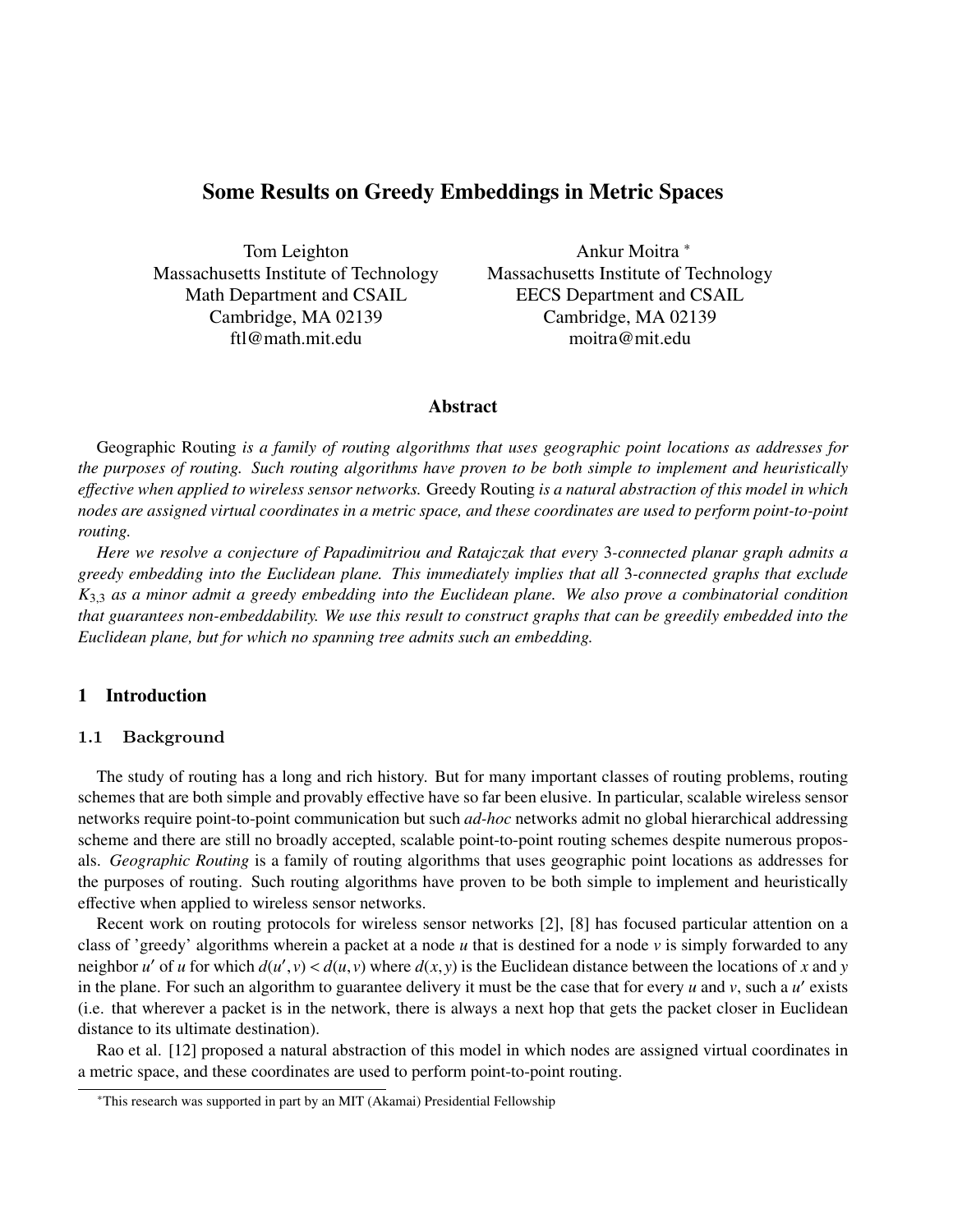**Definition 1.** A graph  $G = (V, E)$  is said to have a *greedy embedding* into a metric space  $(X, d)$  if there is a function  $f: V \to X$  such that for every pair of distinct nodes  $u, v \in V$ , there exists a neighbor *u'* of *u* in *G* such that  $d(f(u), f(v)) \leq d(f(u), f(v))$  $d(f(u'), f(v)) < d(f(u), f(v)).$ 

Papadimitriou and Ratajczak [11] considered the case where  $(X, d)$  is the Euclidean plane and gave simple examples of graphs which have a greedy embedding (e.g., Hamiltonian graphs) and graphs that admit no greedy embedding into the Euclidean plane (e.g.,  $K_{r,6r+1}$ ). Papadimitriou and Ratajczak conjectured that all 3-vertexconnected planar graphs admit a greedy embedding into the Euclidean plane. Throughout this paper, we will be interested only in vertex connectivity so we will shorten *k*-vertex-connected to *k*-connected.

Conjecture 1. [11] All 3-connected planar graphs admit a greedy embedding into the Euclidean plane

Papadimitriou and Ratajczak [11] proved that all 3-connected planar graphs admit a greedy-type embedding in 3-dimensions, although for their result the notion of a greedy embedding is slightly different than the standard definition because the distance function they use is not a metric. Kleinberg [9] considered the case in which  $(X,d)$  is the hyperbolic plane and showed that *every* tree (and consequently every graph) has a greedy embedding in the hyperbolic plane. Dhandapani [3] recently proved that all triangulated 3-connected planar graphs admit a greedy embedding into the Euclidean plane; this is a relaxation of the Papadimitriou-Ratajczak Conjecture. His proof made use of Schnyder Realizers, and used the geometric properties of Schnyder Drawings to find a greedy embedding.

Eppstein and Goodrich [4] considered the problem of finding a greedy embedding that can be represented succinctly. Many theoretical results on greedy embeddings (including those presented here) require the bit complexity of representing the greedy embedding to exceed the bit complexity of describing the adjacency matrix of the graph. In [4], Eppstein and Goodrich are able to support greedy routing (in hyperbolic space), but substantially improve the bit-complexity of representing the virtual coordinates used by the algorithm. Additionally, Goorich and Strash [7] presented variants of some embeddings given here, and were able to obtain similar improvements in the case of greedy embeddings into the Euclidean plane.

## 1.2 Our Results

Here we resolve the Papadimitriou-Ratajczak Conjecture. In fact, we construct a greedy embedding into the Euclidean plane for all circuit graphs (which generalize 3-connected planar graphs). We can apply a theorem in [11] which states that if a 3-connected graph *G* does not contain  $K_{3,3}$  as a minor, then *G* contains a spanning 3-connected planar subgraph. If any spanning subgraph of *G* admits a greedy embedding (into a particular metric space  $(X, d)$ ) then *G* also admits a greedy embedding into this metric space. So this immediately implies that all 3-connected graphs that exclude *<sup>K</sup>*3,<sup>3</sup> as a minor admit a greedy embedding into the Euclidean plane.

Additionally, we provide the first examples of graphs of degree at most 3 that admit no such embedding. We also prove a combinatorial condition that guarantees non-embeddability and this condition provides a certificate for non-embeddability that can be verified in linear time. We use this result to construct graphs that can be greedily embedded into the Euclidean plane, but for which no spanning tree admits such an embedding.

Perhaps of independent interest, we make use of a decomposition theorem due to Gao and Richter [6]. This is, to the best of our knowledge, this decomposition theorem's first use in theoretical computer science. We use this theorem to find a spanning subgraph that can be greedily embedded into the Euclidean plane. And we believe that this technique can be generally applicable for finding particular types of spanning subgraphs in circuit graphs as needed.

## 2 A Greedy Embedding for Circuit Graphs

Circuit graphs are a relaxation of 3-connected planar graphs. In this section, we prove that all circuit graphs contain a spanning *Christmas cactus graph* and provide a polynomial time algorithm to find such a spanning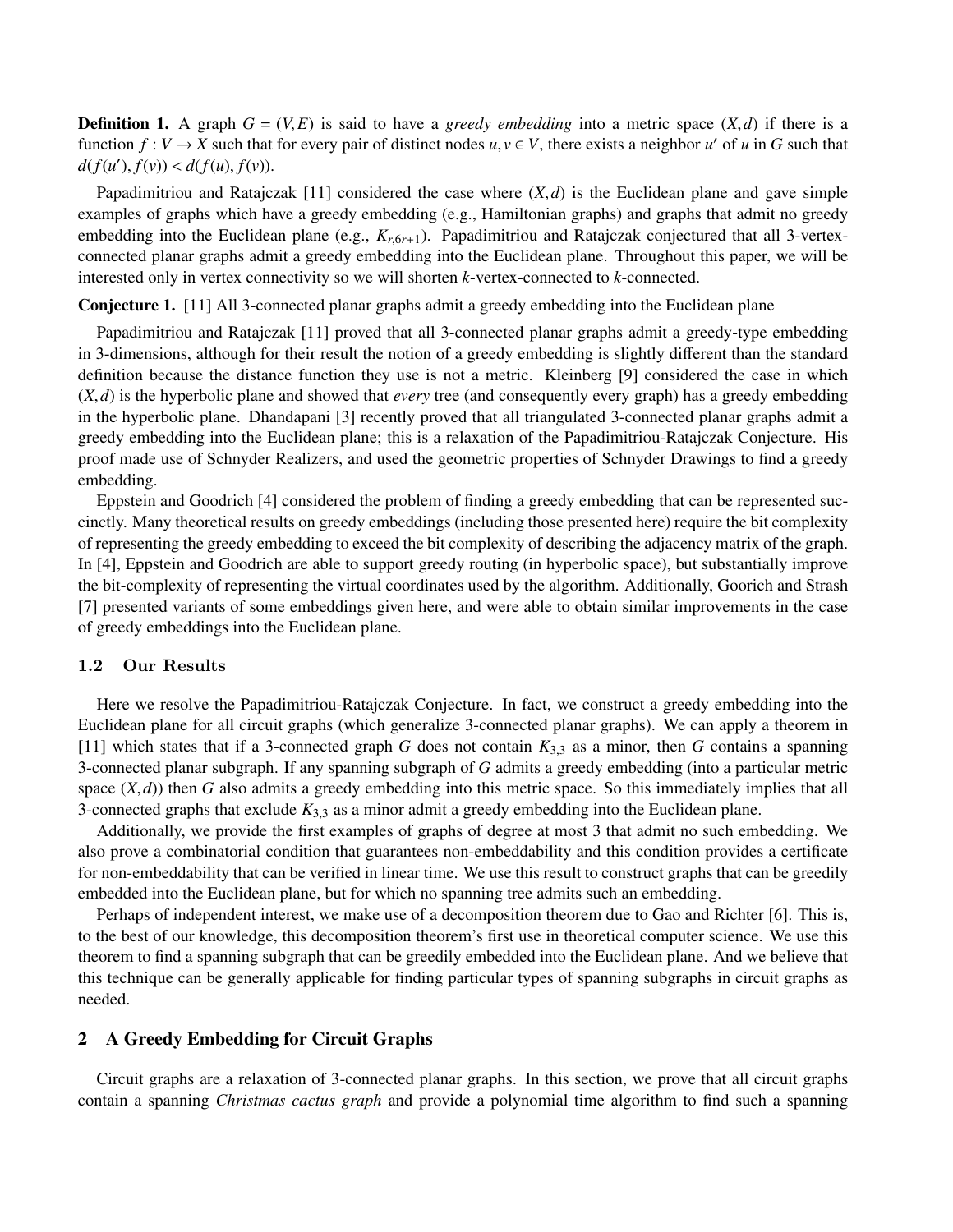

**Figure 1. A Christmas cactus graph G generated by the tree T. The nodes in** *U* **are denoted with a** ∗ **and the edge in** *F* **is circled.**

subgraph. We then construct a greedy embedding into the Euclidean plane for all Christmas cactus graphs. This proves the Papadimitriou-Ratajczak Conjecture. As a corollary, any 3-connected graph that excludes *<sup>K</sup>*3,<sup>3</sup> as a minor admits a greedy embedding into the Euclidean plane.

## 2.1 Christmas Cactus Graphs

A *cactus graph* is a graph for which every edge is part of at most one cycle. In what follows, we will be interested in a special type of cactus graph that we call a *Christmas cactus graph*.

**Definition 2.** A *Christmas cactus graph G* =  $(V, E)$  is a connected cactus graph for which the removal of any node  $v \in V$  disconnects *G* into at most 2 components.

It is well known that a cactus graph can be constructed from a tree by replacing edges with cycles of arbitrary size. Similarly, a Christmas cactus graph can be constructed from a tree by replacing nodes with cycles and contracting edges that are not in cycles. It is easy to see that we can alternatively define a Christmas cactus graph as any graph that can be generated by the following procedure:

*Step 1.* Let *T* be a tree and let *U* be any subset of nodes of *T* that contains every node with degree at least 3 in *T*.

*Step 2.* (Repeat) For each node  $u \in U$ , replace *u* with a cycle  $C_u$  of arbitrary length so that all neighbors of *u* (in the current graph) are connected by an edge to a distinct node in  $C_u$ .

*Step 3.* Let *F* be any set of edges in the graph resulting from *Step 2* which are not contained in a cycle. *Step 4.* Contract out the edges in *F*.

For example, these steps are shown in Figure 1.

Simple cycles in a Christmas cactus graph are not necessarily node-disjoint because a path connecting two node-disjoint cycles can be contracted. However, for any two simple cycles  $C_1$ ,  $C_2$ ,  $|C_1 \cap C_2| \le 1$  and for any three simple cycles  $C_1$ ,  $C_2$ ,  $C_3$ ,  $|C_1 \cap C_2 \cap C_3| = 0$ .

## 2.2 Circuit Graphs

Barnette [1] introduced the class of graphs known as circuit graphs, which he defined to be graphs obtained by deleting a vertex from a 3-connected planar graph. Circuit graphs are a relaxation of 3-connected planar graphs,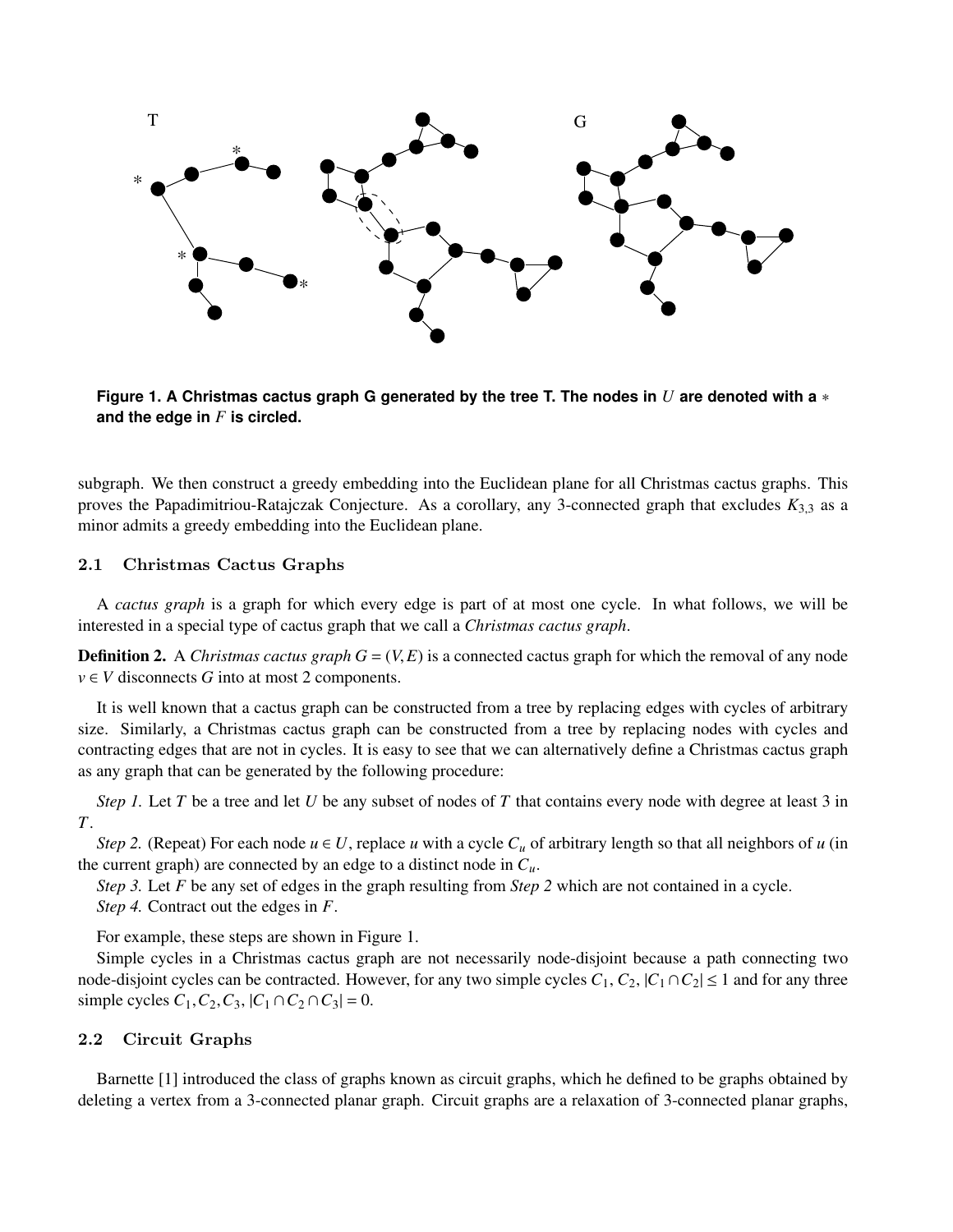

**Figure 2. Obtaining a spanning closed** 2**-walk from a spanning Christmas cactus graph.**

but provide a more convenient class of graphs on which to construct inductive proofs. Gao and Richter [6] proved rich structural theorems about the class of circuit graphs, and used these results to inductively prove that all circuit graphs contain a spanning closed 2-walk -i.e. a walk that starts and ends at some vertex *u* and visits all vertices in *G* at least once, and at most twice. Here we will use these structural results to prove that any 3-connected planar graph (or more generally any circuit graph) contains a spanning Christmas cactus graph. We will then give a greedy embedding for any Christmas cactus graph into the Euclidean plane, and this will prove the Papadimitriou-Ratajczak Conjecture.

We take a short detour to provide intuition as to why the notion of a greedy embedding into the Euclidean plane should be at all related to the existence of a spanning closed 2-walk. We note that any graph that contains a Hamiltonian cycle also admits a greedy embedding into the Euclidean plane. The reason is that if any spanning subgraph of *G* admits a greedy embedding into the Euclidean plane, then *G* also admits a greedy embedding into the Euclidean plane. Also, any cycle admits a greedy embedding into the Euclidean plane, and this implies the claim.

However, not all 3-connected planar graphs contain a Hamiltonian cycle. So we cannot hope to prove the Papadimitriou-Ratajczak Conjecture by finding a Hamiltonian cycle. A spanning closed 2-walk is a relaxation of a Hamiltonian cycle, and such a walk still maintains almost enough structure so that we can reconstruct a greedy embedding into the Euclidean plane from such a walk.

We can consider a spanning Christmas cactus graph to be a type of spanning closed 2-walk:

Claim 1. Any graph *G* that contains a spanning Christmas cactus graph also contains a spanning closed 2-walk.

And such a walk can be obtained by performing a depth first search of the tree *T* that generated the spanning Christmas cactus graph - see Figure 2.

So here we will use the results of Gao and Richter [6] to prove the existence of a particular type of spanning closed 2-walk - a spanning Christmas cactus graph - in every circuit graph. And from this spanning subgraph, we will construct a greedy embedding into the Euclidean plane. Gao and Richter equivalently define a circuit graph as:

**Definition 3.** A *circuit graph* is an ordered pair  $(G, C)$  such that:

- 1. *G* is 2-connected, and *C* is a polygon in *G*.
- 2. There is a non-crossing embedding of *G* in the plane s.t. *C* bounds an infinite face.
- 3. If  $(H, K)$  is a 2-separation<sup>1</sup> of *G*, then  $C \nsubseteq H$ ,  $C \nsubseteq K$ .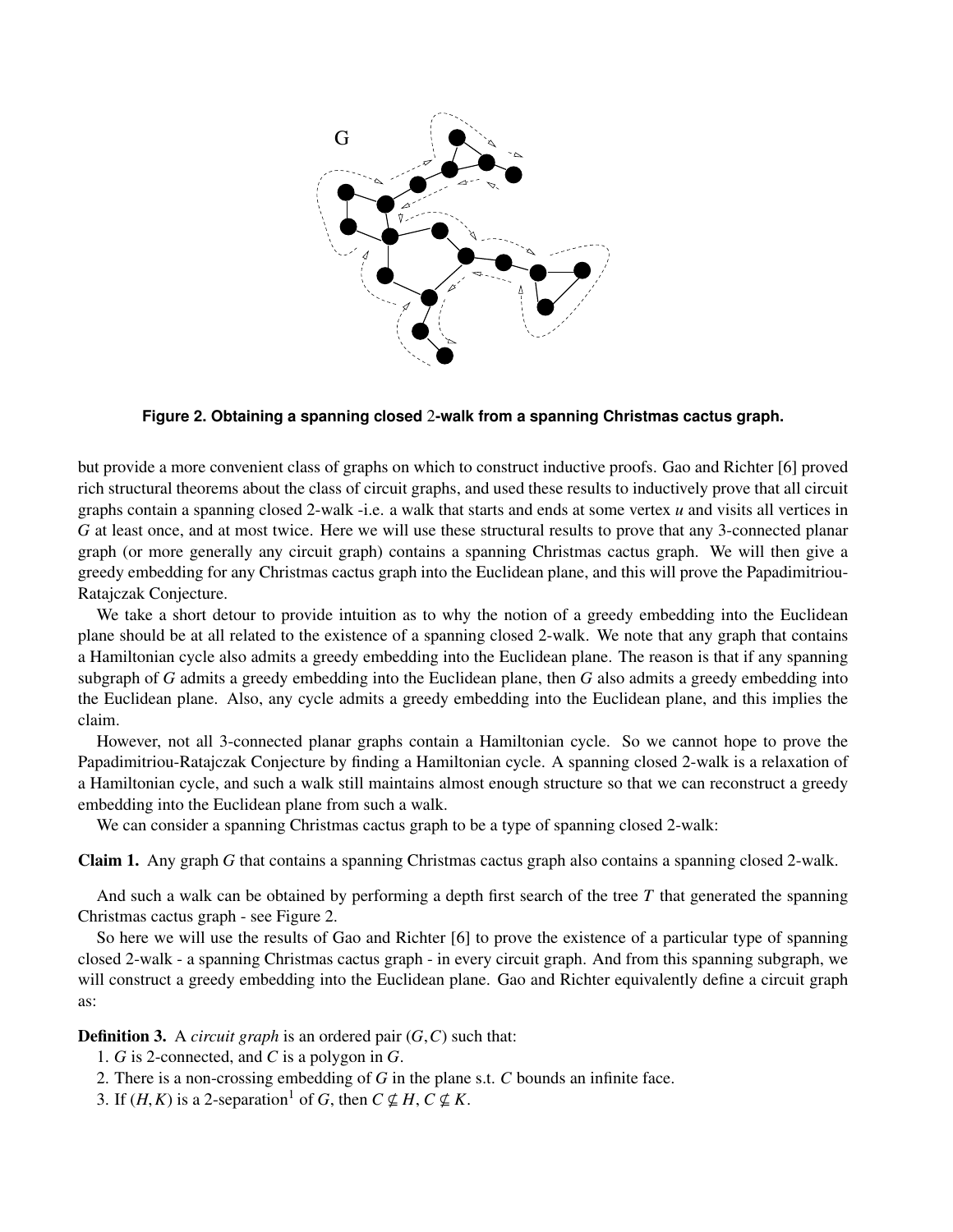

**Figure 3. A plane chain of blocks.**

A 3-connected planar graph is a circuit graph because *G* can be embedded using Tutte's rubber band embedding and any 2-separation  $(H, K)$  s.t.  $C \subset H$  would imply that *G* is not 3-connected. We next review some key structural properties of circuit graphs:

**Lemma 1.** [6] Let  $(G, C)$  be a circuit graph embedded in the plane (s.t. no edges are crossing), and let  $C_1$  be any polygon in *G*. Then the subgraph  $G_1$  containing  $C_1$  and all nodes and edges inside  $C_1$  (in the plane embedding) is a circuit graph.

Definition 4. [6] A connected graph *G* is a *chain of blocks* if each block of *G* contains at most two cut vertices and each cut vertex <sup>2</sup> lies in exactly two blocks. Then a chain of blocks can be written as  $B_1$ ,  $b_1$ ,  $B_2$ ,  $\ldots$  $b_{k-1}$ ,  $B_k$  such that the common vertex of blocks *B*, and *B*,  $\ldots$  is *b*. Then a plane chain of that the common vertex of blocks  $B_i$  and  $B_{i+1}$  is  $b_i$ . Then a *plane chain of blocks* is a chain of blocks and a plane embedding s.t. for all *j*,  $\bigcup_{i \neq j} B_i$  is in the infinite face of  $B_j$ .

Because each cut vertex is in exactly two blocks, then each  $b_i$  must be distinct. A block is called trivial if the block is just the edge  $b_i, b_{i+1}$ . Then the seminal work of Gao and Richter gives the following structural result for circuit graphs: circuit graphs:

**Theorem 1.** [6] Let (*G*,*C*) be a circuit graph, and let *x*, *y* ∈ *C* be distinct. Then there exists a partition of  $V(G)$ −  $V(C)$  into  $V_1, V_2, ..., V_m$  and distinct vertices  $v_1, v_2, ..., v_m \in V(C) - \{x, y\}$  s.t. the graph induced by  $V_i \cup \{v_i\}$  is a plane chain of blocks  $B_{i,1}, b_{i,1},..., b_{i,k-1}, B_{i,k}$  s.t.  $v_i \in V(B_{i,1}) - b_{i,1}$  and each nontrivial block  $B_{i,j}$  has an outer polygon  $C_{i,j}$ s.t.  $(B_{i,j}, C_{i,j})$  is a circuit graph <sup>3</sup>.

Gao and Richter use this structural result to find a spanning closed 2-walk that visits *<sup>x</sup>*, *<sup>y</sup>* only once, in any circuit graph by induction. In what follows, we use this structural result to find a spanning subgraph in any circuit graph that can be greedily embedded in the plane. We will use  $\delta_G(x)$  to denote the degree of *x* in *G*. The proof of this theorem given by Gao and Richter is constructive, and can be used to find such a decomposition in polynomial time, given the planar drawing of the circuit graph.

 $^{1}$ A *k-separation* of a graph *H* = (*V*,*E*) is a pair *H*<sub>1</sub>, *H*<sub>2</sub> of edge disjoint subgraphs of *H*, each with at least *k* + 1 vertices, s.t. *H* = *H*<sub>1</sub> ∪ *H*<sub>2</sub> and  $|V(H_1) \cap V(H_2)| = k$ .

 $^{2}$ A *cut vertex* is a vertex that when removed from *G*, disconnects the graph.

<sup>&</sup>lt;sup>3</sup>Gao and Richter actually state that  $B_{i,j}$  is a block, but from the construction of this block in the proof of the theorem, it is clear that is a subgraph containing all nodes and odges inside (end including) a polygo  $B_{i,j}$  is a subgraph containing all nodes and edges inside (and including) a polygon  $C_{i,j}$  in G. This implies that  $(B_{i,j}, C_{i,j})$  is a circuit graph<br>and Gao and Bichter explicitly state this when actually invoking the st and Gao and Richter explicitly state this when actually invoking the structural theorem to prove that all circuit graphs contain a closed, spanning 2 walk.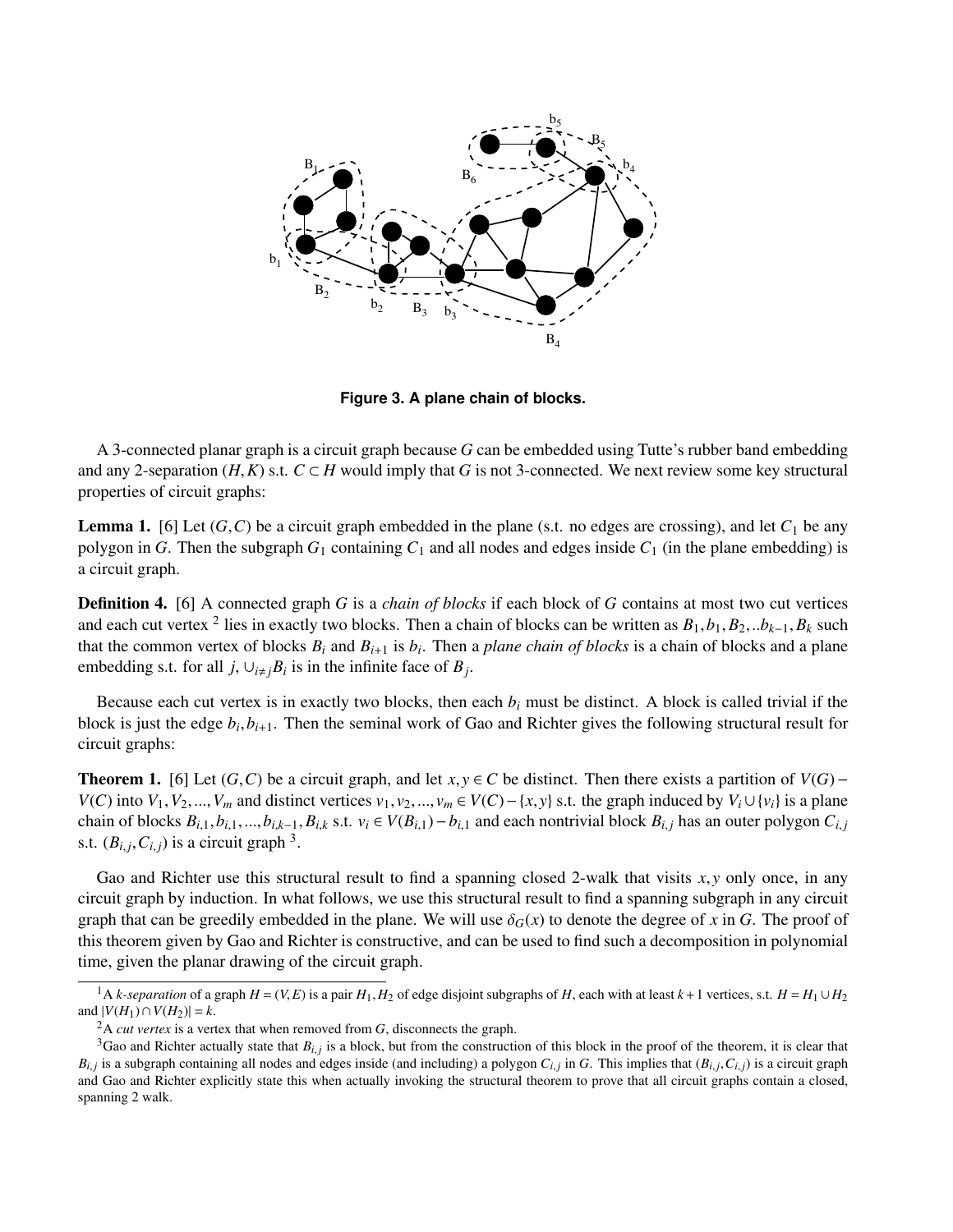

**Figure 4. Connecting spanning Christmas cactus graphs in a plane chain of blocks.**

**Theorem 2.** For any circuit graph  $(G, C)$  and distinct  $x, y \in C$ , there exists a Christmas cactus graph  $T(G)$  that *spans G s.t. x, y are jointly in a cycle and*  $\delta_{T(G)}(x) = \delta_{T(G)}(y) = 2$ *. And such a subgraph can be found in polynomial time.*

**Proof:** The proof is by induction on the number of vertices in the circuit graph  $(G, C)$ . Let  $x, y$  be distinct and *x*, *y* ∈ *V*(*C*). Applying Theorem 1, there exists a partition of *V*(*G*) − *V*(*C*) into *V*<sub>1</sub>, *V*<sub>2</sub>,..., *V*<sub>*m*</sub> and distinct vertices  $v_1, v_2, ..., v_m \in V(C) - \{x, y\}$  s.t. the graph induced by  $V_i \cup \{v_i\}$  is a plane chain of blocks  $B_{i,1}, b_{i,1}, ..., b_{i,k-1}, B_{i,k}$  $v_i \in V(B_{i,1}) - b_{i,1}$  and each nontrivial block  $B_{i,j}$  has a outer polygon  $C_{i,j}$  s.t.  $(B_{i,j}, C_{i,j})$  is a circuit graph.<br>From the definition of a plane chain of blocks, each cut vertex  $b_{i,j}$  must be distinct. The chain

From the definition of a plane chain of blocks, each cut vertex  $b_{i,k}$  must be distinct. The chain of blocks  $B_{i,1}, b_{i,1}, \ldots, b_{i,k-1}, B_{i,k}$  is a plane chain of blocks w.r.t. the original plane embedding. *v<sub>i</sub>* is on the infinite face in *G*, and this implies that  $y_i \in G$ , because  $y_i$  must be in the infinite face in  $(B_i, C_i)$ . C and this implies that  $v_i \in C_{i,1}$  because  $v_i$  must be in the infinite face in  $(B_{i,1}, C_{i,1})$ . Choose  $b_{i,0} = v_i$  and  $b_{i,k}$  to be any vertex  $\in B_{i,k} - b_{i,k-1}$  that is contained in the infinite face  $C_{i,k}$ . If  $B_{i,k}$  is a trivial block, then just choose  $b_{i,k}$  to be the remaining endpoint. Directly from the structural theorem,  $v_i \in B_{i,1} - b_{i,1}$ . Then each  $b_{i,j}$  is distinct, and contained in both infinite faces  $C_{i,j}$  and  $C_{i,j+1}$ .

By induction each (non-trivial)  $B_{i,j}$  has a Christmas cactus spanning subgraph s.t.  $b_{i,j-1}, b_{i,j}$  are jointly on a simple cycle and  $\delta_{T(B_{i,j})}(b_{i,j-1}), \delta_{T(B_{i,j})}(b_{i,j}) = 2$ . Then join the spanning Christmas cactus graph of  $B_{i,j}$  to the spanning Christmas cactus graph of  $B_{i,j+1}$  by joining  $b_{i,j}$  in each spanning Christmas cactus graph by an edge, and contracting the adge. contracting the edge.

If the neighboring block in the plane chain is a trivial block, then just connect a non-trivial block to the next non-trivial block by a path of the trivial blocks. If  $B_{i,1}$  is not trivial, then the result is a Christmas cactus spanning subgraph for the plane chain of blocks  $B_{i,1}, b_{i,1},..., b_{i,k-1}, B_{i,k}$  s.t.  $v_i$  is on a cycle and has  $\delta_{T(B_{i,1}...k)}(v_i) = 2$ . If  $B_{i,1}$  is<br>trivial, then the result is a Christmas cactus spanning subgraph for the plane chai trivial, then the result is a Christmas cactus spanning subgraph for the plane chain of blocks  $B_{i,1}, b_{i,1},...,b_{i,k-1}, B_{i,k}$ s.t.  $v_i$  is not on a cycle and  $\delta_{T(B_{i,1...k})}(v_i) = 1$ .<br>Then consider the base cycle  $V(C)$  and

Then consider the base cycle  $V(C)$ , and join the spanning Christmas cactus graph of each induced plane chain of blocks  $V_i \cup \{v_i\}$  to the node  $v_i$  on the cycle by an edge, and contract the edge.

The result is a spanning Christmas cactus graph of *G* s.t. *x*, *y* are jointly on a cycle and  $\delta_{T(G)}(x), \delta_{T(G)}(y) = 2$ and the theorem is true by induction. This construction also yields a polynomial time algorithm because each decomposition is polynomial time constructible and *x*, *y* do not appear in the decomposition so the number of decompositions that must be computed is bounded by  $\frac{n}{2}$ . decompositions that must be computed is bounded by  $\frac{n}{2}$ .

## 2.3 Constructing a Greedy Embedding

In this section, we construct a greedy embedding for any Christmas cactus graph in the Euclidean plane.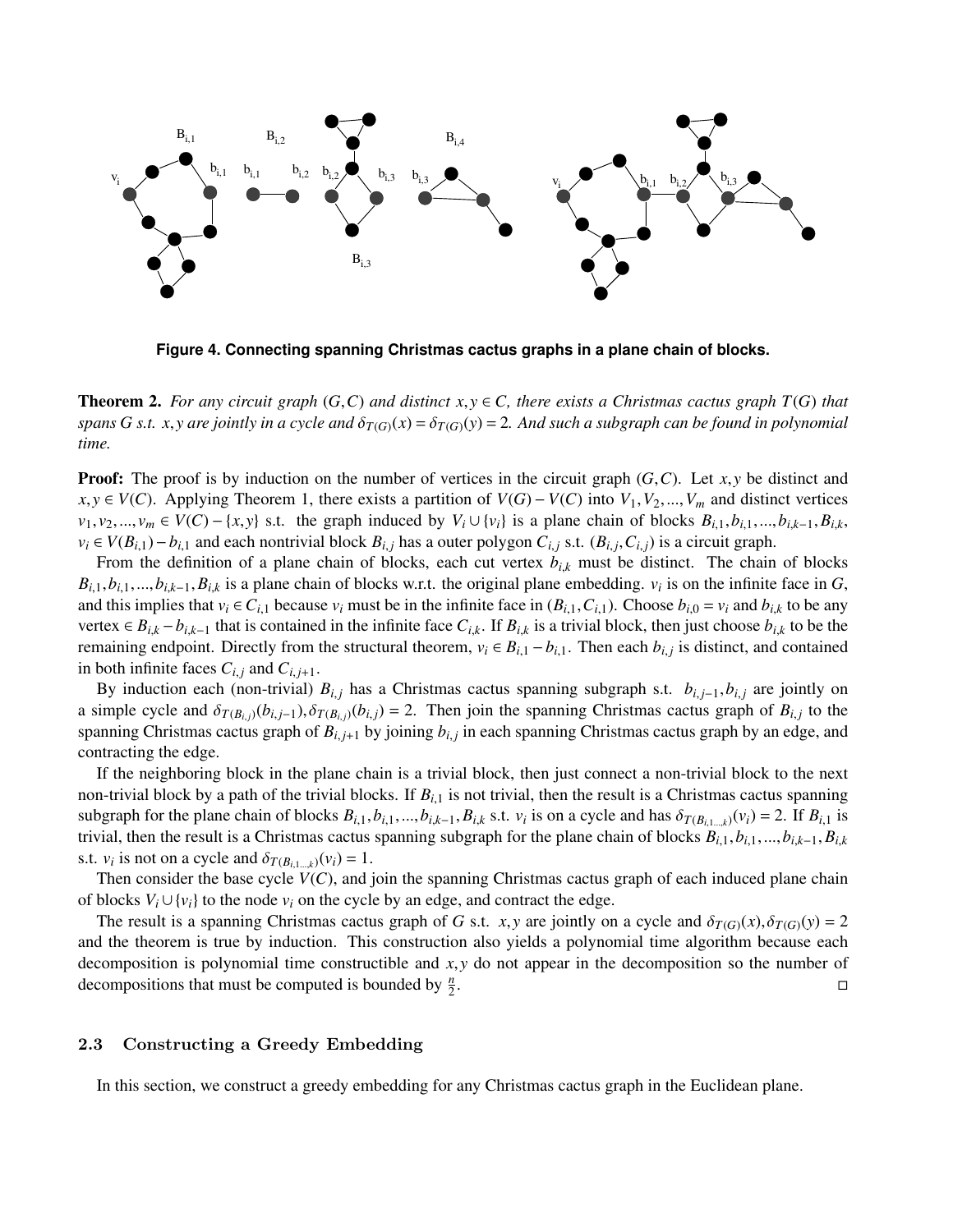

**Figure 5. Embedding a Christmas cactus graph on concentric semi-circles.**

Let *G* be an arbitrary Christmas cactus graph, and let *F* be the set of edges in *G* that are not contained in a simple cycle. For the purposes of this construction, all edges in *F* will be considered to be simple cycles (on two nodes). Then every edge in *G* is contained in exactly one simple cycle.

Definition 5. A *depth tree T* w.r.t. *G* is a tree that contains a node for each simple cycle in *G*, where nodes in *T* are connected iff  $|V(C_1) \cap V(C_2)| = 1$ .

Select an arbitrary node of *T* to serve as the "root" and define the depth of a cycle in the graph *G* as the depth of the corresponding node in *T*. Then define the depth of any node in *G* to be the minimum depth of any cycle containing that node. *G* will be embedded on concentric semi-circles of radius  $1 = R_0 < R_1 < R_2...$  s.t. all nodes at depth *i* will be embedded on the semi-circle of radius *R<sup>i</sup>* . Let the center of all the semi-circles be the origin.

For any cycle *<sup>C</sup>* <sup>=</sup> (*p*, *<sup>x</sup>*1,..., *<sup>x</sup>m*) at depth *<sup>k</sup>* > 0 there will be a unique node on the cycle that is at depth *<sup>k</sup>*−1 and all remaining nodes will be at depth *k*. Assume that for the cycle *C*, the unique node on the cycle that is at depth *k*−1 is *p*. Then *p* will be embedded on the semi-circle at radius  $R_{k-1}$ , and node  $x_1$  will be placed at the intersection of the semi-circle of radius  $R_k$  and the ray that contains  $p$  and the origin. The remaining nodes (if any)  $x_2, ..., x_m$ will be embedded on the semi-circle of radius  $R_k$  s.t. the nodes  $x_1, x_2, ..., x_m$  appear in clock-wise order along the semi-circle of radius  $R_k$  at a distance to be specified shortly.

**Definition 6.** A node  $u \in G$  is a *descendant* of the cycle *C* at depth *k* if after removing all edges in *C* from *G*, node *u* is not in the component that also contains node *p* - the unique node in *C* at depth *k* − 1.

A node *u* in the cycle *C* at depth *k*, that is not the unique node in *C* at depth *k* −1, is also a descendant of the cycle *C* by this definition.

The embedding will proceed in phases, and at the end of phase *i* all nodes at depth  $\leq i$  will be placed. To simplify the analysis, after each phase (and subphase) we will preserve the greedy property that the subgraph induced by all currently placed nodes along with the current embedding, must exhibit the greedy routing property. Formally, if at the end of a subphase, the set of nodes in *G* already placed is *P* and the subgraph induced by *P* is  $G_P$  then for all *s*,*t* ∈ *P* there exists a node *u* (adjacent to *s* in *G<sub>P</sub>*) *s.t. d*(*u*,*t*) < *d*(*s*,*t*).

We will use a geometric lemma to establish the properties needed for this embedding scheme. Consider the coordinates (assume  $\epsilon > 0$  and  $0 \le \alpha, \beta \le \pi$ ):

$$
c = (0, 1+z)
$$
  
\n
$$
b = (-\sin\beta, \cos\beta)
$$
  
\n
$$
a = (- (1+\epsilon)\sin(\beta-\alpha), (1+\epsilon)\cos(\beta-\alpha))
$$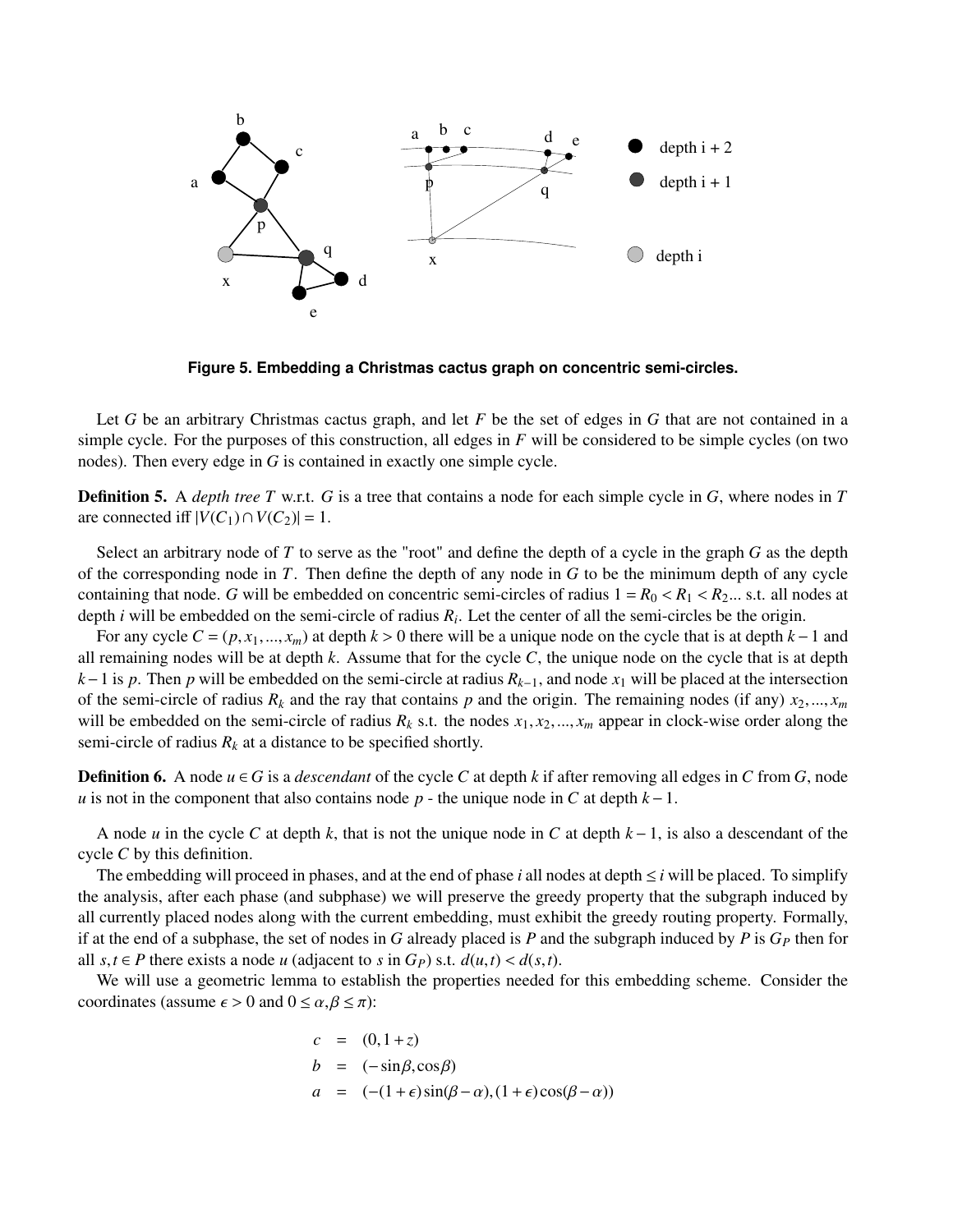subject to the constraints:

$$
0 < \alpha, \beta \leq \frac{\pi}{2}
$$
\n
$$
0 < \epsilon \leq \frac{1 - \cos \beta}{6}
$$
\n
$$
0 \leq z \leq \epsilon
$$
\n
$$
\sin \alpha \leq \frac{\epsilon (1 - \cos \beta)}{2(1 + \epsilon)}
$$

**Claim 2.**  $\frac{d}{dz}(d(a,c)^2 - d(b,c)^2) < 0$ Proof:

$$
\frac{d}{dz}(d(a,c)^2 - d(b,c)^2)
$$
\n
$$
= 2(1 + z - (1 + \epsilon)\cos(\beta - \alpha)) - 2(1 + z - \cos\beta)
$$
\n
$$
= 2(\cos\beta - (1 + \epsilon)\cos(\beta - \alpha))
$$
\n
$$
= 2(\cos\beta - (1 + \epsilon)(\cos\beta\cos\alpha + \sin\beta\sin\alpha))
$$
\n
$$
\leq 2\cos\beta(1 - (1 + \epsilon)\cos\alpha)
$$
\n
$$
< 0
$$

 $\Box$ 

where the last inequality follows because  $\sin \alpha \leq \frac{\epsilon}{1+\epsilon}$  and  $\cos \alpha \geq 1 - \frac{\epsilon^2}{(1+\epsilon)}$  $\frac{\epsilon^2}{(1+\epsilon)^2} = \frac{1+2\epsilon}{(1+\epsilon)^2}$  $\frac{1+2\epsilon}{(1+\epsilon)^2} > \frac{1}{1+\epsilon}$  $1+\epsilon$ 

Hence  $d(a, c)^2 - d(b, c)^2$  is minimized for  $z = \epsilon$ . Claim 3. *d*(*a*,*c*)−*d*(*b*,*c*) ≥  $\epsilon^2$ 

Proof: By claim 1,

$$
d(a, c)^2 - d(b, c)^2
$$
  
\n
$$
\geq (1 + \epsilon)^2 \sin^2(\beta - \alpha) - \sin^2 \beta
$$
  
\n
$$
+(1 + \epsilon)^2 (1 - \cos(\beta - \alpha))^2 - (1 + \epsilon - \cos\beta)^2
$$
  
\n
$$
\geq (1 + \epsilon)^2 \sin^2(\beta - \alpha) - 2(1 + \epsilon)(1 - \cos\beta)
$$
  
\n
$$
+(1 + \epsilon)^2 (1 - \cos(\beta - \alpha))^2 - \epsilon^2
$$
  
\n
$$
= 2(1 + \epsilon)^2 (1 - \cos(\beta - \alpha)) - 2(1 + \epsilon)(1 - \cos\beta) - \epsilon^2
$$
  
\n
$$
= -\epsilon^2 + 2(1 + \epsilon)(\epsilon + \cos\beta - (1 + \epsilon)\cos(\beta - \alpha))
$$
  
\n
$$
\geq -\epsilon^2 + 2(1 + \epsilon)(\epsilon + \cos\beta) - (1 + \epsilon)(\cos\beta + \sin\alpha)
$$
  
\n
$$
= -\epsilon^2 + 2(1 + \epsilon)(\epsilon(1 - \cos\beta)) - (1 + \epsilon)\sin\alpha
$$
  
\n
$$
\geq -\epsilon^2 + (1 + \epsilon)\epsilon(1 - \cos\beta)
$$
  
\n
$$
\geq 5\epsilon^2
$$

Then

$$
d(a,c) - d(b,c) = \frac{d(a,c)^2 - d(b,c)^2}{d(a,c) + d(b,c)}
$$
  
 
$$
\geq \frac{1}{5}(d(a,c)^2 - d(b,c)^2)
$$
  
 
$$
\geq \epsilon^2
$$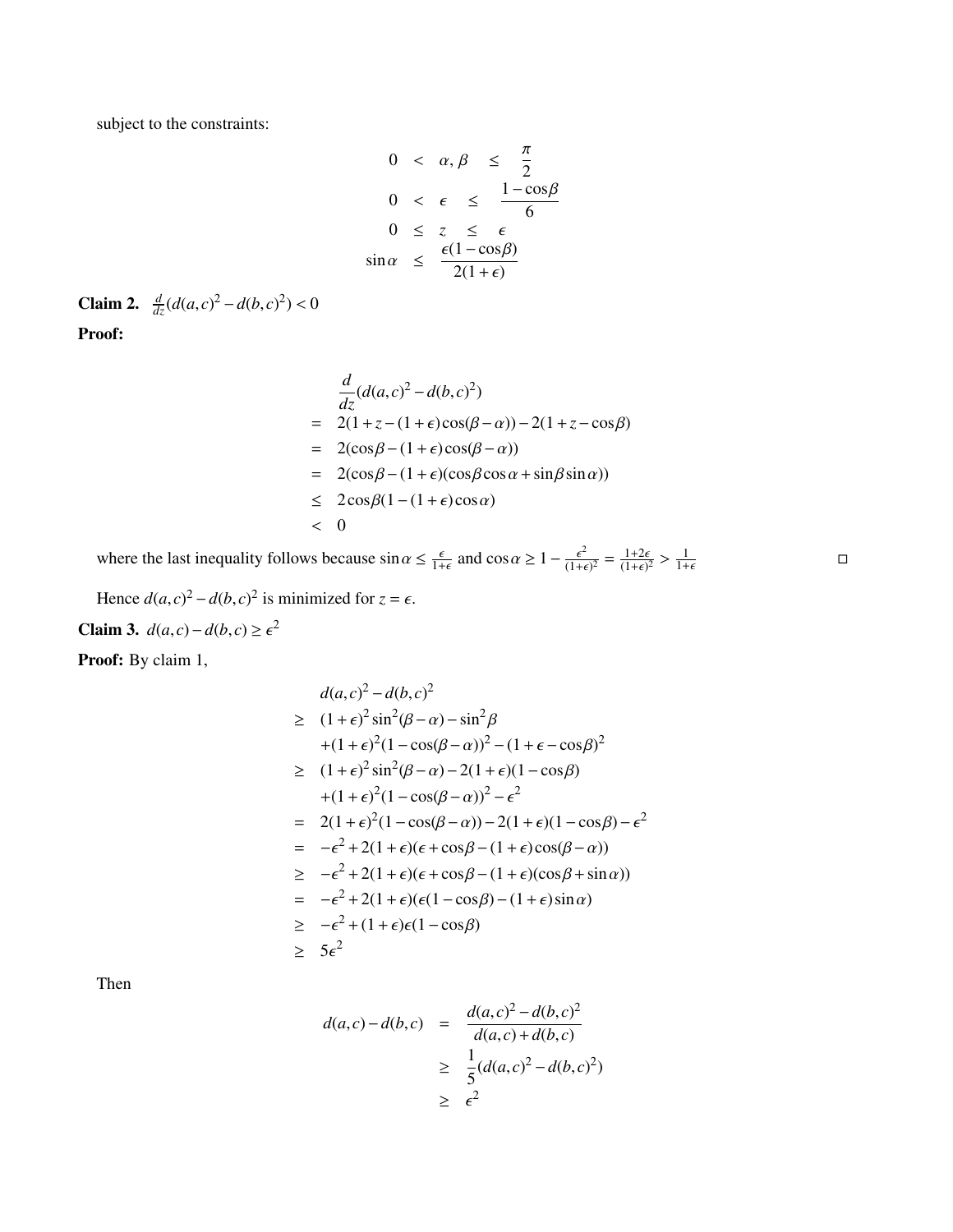since  $d(a, c) + d(b, c) \le 5$ . □

For notational convenience, given an embedding *f* : *V* → *R*<sup>2</sup> define the angle ∠*a*,*b*, *c* on nodes *a*,*b*, *c*, ∈ *V*(*G*) as the angle formed by the rays  $(f(b), f(a))$  and  $(f(b), f(c))$ .

Theorem 3. For any Christmas cactus graph *G*, there exists a greedy embedding of *G* into the Euclidean plane.

**Proof:** Assume that every edge is in a simple cycle by considering any edge not in a simple cycle as a 2-cycle. Construct the depth tree *T* w.r.t. *G*, and root *T* at an arbitrary node. Trace out a semi-circle of radius 1 centered at the origin. Suppose that the cycle C in G at depth 0 contains  $m$  nodes,  $C = (1, 2, ..., m)$ . Then divide the semi-circle of radius  $R_0$  into *m* equal angle sectors and place node *i* at the beginning of the *i*<sup>th</sup> sector. The arc subtended by 1,2,...,*m* is strictly smaller than the perimeter of the semi-circle of radius  $R_0 = 1$  because no node is placed at the end of the *m th* sector.

For any triple  $(a, a+1, c)$  such that  $c > a$  the angle ∠*a*, $a+1, c$  is strictly larger than  $\frac{\pi}{2}$  and  $d(a+1, c) < d(a, c)$ . Similarly for any triple  $(a, c-1, c)$  such that  $c > a$  then the angle ∠*a*,  $c-1$ ,  $c$  is strictly larger than  $\frac{\pi}{2}$  and  $d(a, c-1) < d(a, c)$ . Hence this embedding is greedy  $d(a, c)$ . Hence this embedding is greedy.

This establishes the base case for the inductive construction. Now assume that all nodes at depth  $\leq i$  have been placed and that the induced subgraph on these nodes, *G<sup>i</sup>* , along with the embedding on concentric semi-circles (as described earlier) is greedy.

**Definition 7.** If all nodes in  $G_i$  have been embedded s.t. this embedding exhibits the greedy property, then for all  $s, t \in G_i$  there exists  $u \in G_i$  s.t.  $(u, s) \in E(G_i)$  and  $d(u, t) < d(s, t)$ . Fix  $n_{s,t} = u$  and define  $\delta(G_i) = \min_{s,t} d(s, t) - d(t, n)$  $d(t, n_{s,t})$ .

Then draw a ball  $B_u$  of radius  $\delta(G_i)/3$  around each node  $u \in G_i$ . Clearly if a node *t* at depth  $i+1$  s.t.  $(u,t) \in E(G)$ <br>placed in *B* then for any node  $s \in G$ ,  $\neq t$  the neighbor *n* that is strictly closer to *t* will a is placed in  $B_u$ , then for any node  $s \in G_i$ ,  $\neq t$  the neighbor  $n_{s,t}$  that is strictly closer to *t* will also be strictly closer to *u*, And if  $s = t \in G$ , then the neighbor *u* will be strictly closer to *u* to *u*. And if  $s = t \in G_i$  then the neighbor *u* will be strictly closer to *u*.

**Definition 8.** Let  $\beta(G_i)$  be defined as the minimum (non-zero) angle over all *s*,*t* at depth  $\leq i$  from *s* to the origin, to *t* in the current embedding.

Assume that all nodes at depth  $\leq i$  have been placed, and that the subgraph induced by these nodes along with the embedding exhibits the greedy property. We must embed all cycles at depth  $i + 1$ , and preserve the greedy property.

#### *Subphase:*

For each cycle *C* at depth  $i + 1$ ,  $C = (p, x_1, ..., x_m)$  let *p* be the unique node in the cycle at depth *i*. Call  $x_1$  the *representative node* for the cycle *C* (choose an orientation of *C* at random, and choose the next node after *p*). Let the radius of the outermost semi-circle in the current embedding be  $R_i$  and define  $\delta(G_i)$  and  $\beta(G_i)$  as before w.r.t. the current embedding. Also, define  $\epsilon = \min(\frac{\delta(G_i)}{3}, R_i \frac{1-\cos\frac{2}{3}\beta(G_i)}{6})$ .<br>Place each representative node  $x_i$  at the intersection of the

Place each representative node  $x_1$  at the intersection of the semi-circle of radius  $R_{i+1} = R_i + \epsilon$  and the ray containing both the origin and *p*. Let *P* be the set of currently placed nodes (all nodes at depth  $\leq i$  and one representative node for each cycle at depth *i*+1). We will show that the subgraph induced by these nodes, along with the current embedding, exhibits the greedy property:

For any nodes  $s, t \in G_i$  there is trivially a node *u* (adjacent to *s* in  $G_i$ ) in the current embedding s.t.  $d(u, t) < d(s, t)$ <br>cause the nodes in  $G_i$  along with the embedding of these nodes exhibited the greedy property (an because the nodes in *G<sup>i</sup>* along with the embedding of these nodes exhibited the greedy property (and the embedding of nodes in  $G_i$  has not been changed) by induction. For any nodes *s*,*t* s.t.  $s \in G_i$  and *t* is a representative node for a cycle *C* at depth  $i+1$ , then *t* is in the ball  $B_p$  of radius  $\frac{\delta(G_i)}{3}$  centered around the node *p* in *C* that is the unique node in *C* at depth *i*. Then  $(t, p)$  is an edge in *G*, and all  $s \in G_i$  have a (already placed) neighbor that is strictly closer to *t*.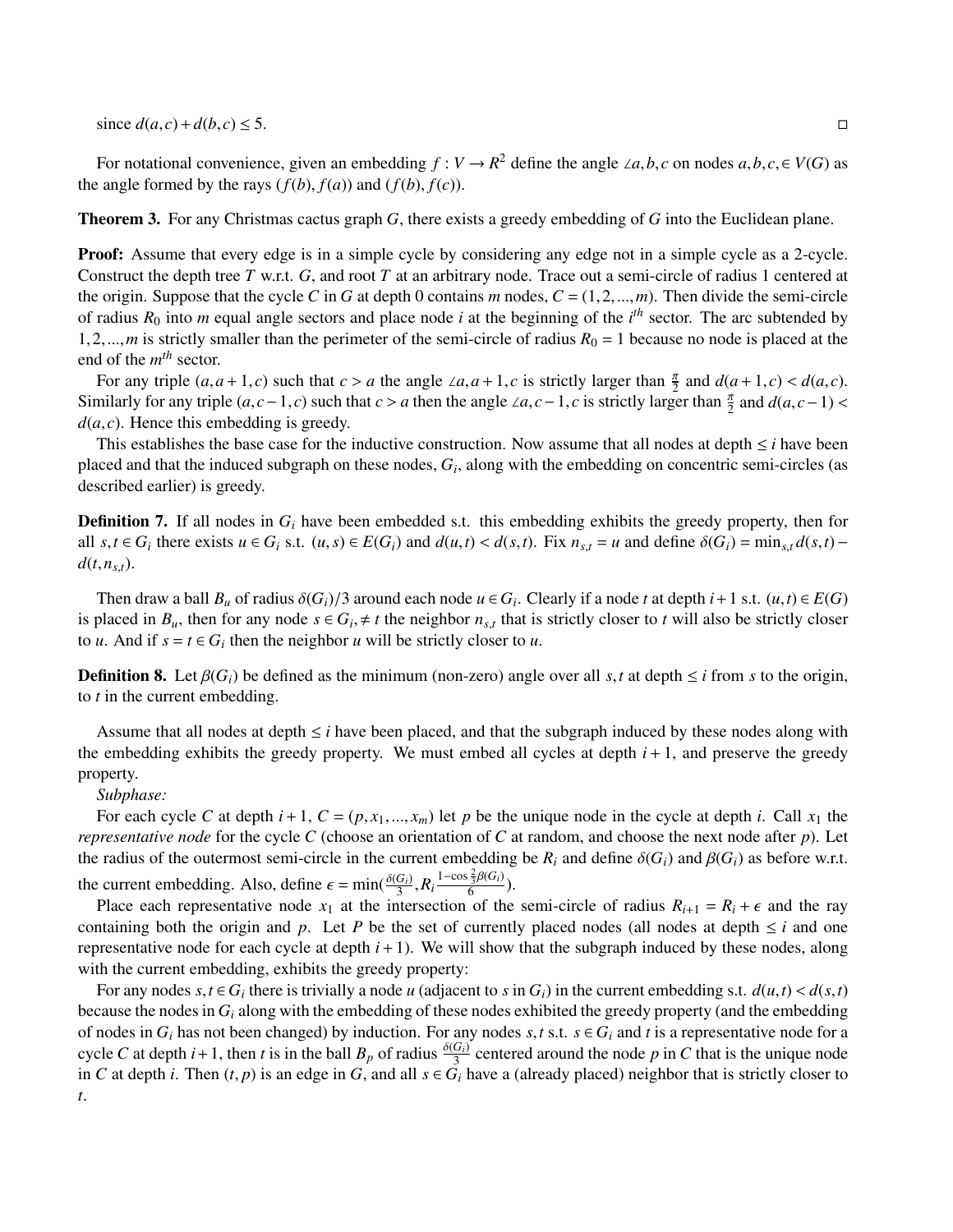Lastly, consider routing from a node *s* that is a representative node on a cycle *C* at depth *i*+1 to any node that has already been placed. Again, let *p* be the unique node in *C* that is at depth *i*. By construction, the perpendicular bisector to the segment *sp* contains all nodes currently placed, except *s*, on the same side as *p*:

Trivially, any node *t* at depth  $\leq i$  will be on the same side of the perpendicular bisector to *sp* as the node *p* because the perpendicular bisector is a parallel shift of the tangent to the semi-circle of radius  $R_i$  at the point  $p$ . And for any node *t* that is placed on the semi-circle at radius  $R_{i+1}$ , the angle from *t* to the origin to *s* will be at least  $\beta(G_i)$ , and from the geometric lemma (choosing  $\alpha = 0$ ) then this node will also be on the *p* side of the perpendicular bisector to *sp*. And thus *p* is strictly closer to *t* than *s* is to *t* for any node *t* at depth  $i + 1$  that has been placed in this subphase.

All cases are covered: the subgraph on the currently embedded nodes, along with the current embedding is greedy because for all *<sup>s</sup>*,*<sup>t</sup>* there is an already placed neighbor of *<sup>s</sup>* that is strictly closer to *<sup>t</sup>*.

## *Subphase:*

For a cycle  $C = (p, x_1, ..., x_m)$  at depth  $i + 1$ , only the unique node p at depth i and the representative node  $x_1$ have been embedded so far. The embedding must now be extended to include all nodes at depth *i*+1 and this is done by placing nodes  $x_2, ..., x_m$  in clockwise order around the semi-circle of radius  $R_{i+1}$  starting from the location of node  $x_1$ .

Let  $G_i^1$  be the subgraph induced by all nodes already placed. Define  $\delta(G_i^1)$  as before. Note that this difference is<br>a defined over all set that have already been placed, which includes all nodes that are at denth  $\le$ now defined over all  $s$ , *t* that have already been placed, which includes all nodes that are at depth  $\leq i$  and all nodes that are depth *i* + 1 that are representative nodes for a cycle at depth *i* + 1. Also define  $\epsilon = R_{i+1} - R_i$ , and note that  $R(G^1) - R(G^2)$  $\beta(G_i^1) = \beta(G_i).$ <br>Then place

Then place nodes  $x_2, ..., x_m$  on the semi-circle of radius  $R_{i+1}$  at even intervals starting from the (already fixed) location of *x*<sub>1</sub> s.t. the angle (in radians) from *x*<sub>1</sub> to the origin to  $x_m$  is  $\alpha \le \min(\frac{\delta(G_i^1)}{3})$  $\frac{G_i^1}{3}, \frac{\beta(G_i)}{3}$  and s.t.  $\sin \alpha \leq$  $\frac{\epsilon(1-\cos{\frac{2}{3}\beta(G_i)})}{2(1-\cos{\frac{2}{3}\beta(G_i)})}$ . Place all nodes on a cycle at depth  $i+1$  that have not already been placed,  $\frac{2(1+\epsilon)}{2(1+\epsilon)}$ . Place all nodes on a cycle at depth  $i+1$  that have not already been placed, according to this rule.<br>induced subgraph on all placed nodes after this subphase, along with the embedding will exhibit the The induced subgraph on all placed nodes after this subphase, along with the embedding will exhibit the greedy property:

Now all nodes at depth  $\leq i+1$  have been placed. Consider all pairs  $s, t \in G_{i+1}$ . Again, if  $s, t \in G_i^1$  then there will the a neighbor of  $s$  that is strictly closer. still be a neighbor of *s* that is strictly closer.

If  $s \in G_i^1$ , and *t* is placed in this subphase then *t* is at most distance  $\frac{\delta(G_i^1)}{3}$  $\frac{3}{3}$  from the representative node *u* on the same cycle.  $s \neq u$  will have a neighbor that is strictly closer to this representative node *u*, and this same neighbor will also be strictly closer to *t*. If  $s = u$ , then *s* and *t* will be connected by a path on the semi-circle of radius  $R_{i+1}$ and each successive node on this path will be strictly closer to *t*.

The only remaining case is when *s* is a node that is placed in this subphase:

Any node that is not in the set  $x_2, x_3, \ldots, x_m$  cannot be strictly contained in the sector from  $x_1$  to the origin to  $x_m$ because we chose  $\alpha \le \frac{\beta(G_i)}{3}$ . Then if *s* is not  $x_1$  or  $x_m$ , *s* will have a neighbor that is strictly closer to *t*, choosing the next node on the path  $x_i$ ,  $x_j$ ,  $x_j$ , radially in the direction of *t*. the next node on the path  $x_1, x_2, \ldots, x_m$  radially in the direction of *t*.

The case in which  $s = x_1$  has already been covered because the node  $x_1 \in G_i^1$ . Then suppose  $s = x_m$ : If *t* is in the set  $x_1, ..., x_m$ , then choosing the next node on the path  $x_1, x_2, ..., x_m$  radially in the direction of *t* and *s* will have a neighbor strictly closer to *t*. And if *t* is not in the set  $x_1, ..., x_m$ :  $\alpha \le \frac{1}{3}$ <br>n to the origin to the node *t* is at least  $\frac{2}{3}R(G_1)$ . From the geometric leg  $\frac{1}{3}\beta(G_i)$  and this implies that the angle from<br>mma<sub>nd</sub>(x, t) – d(n,t) > 0 and n is strictly *p* to the origin to the node *t* is at least  $\frac{2}{3}\beta(G_i)$ . From the geometric lemma,  $d(x_m, t) - d(p, t) > 0$  and *p* is strictly closer to *t* closer to *t*.

Then all cases are covered, and the subgraph on the currently embedded nodes, along with the current embedding is greedy because for all *<sup>s</sup>*,*<sup>t</sup>* there is an already placed node that is strictly closer to *<sup>t</sup>*.

This completes the inductive construction, because all nodes at depth  $\leq i+1$  have been placed. And this also completes the proof that all Christmas cactus graphs can be greedily embedded in the Euclidean plane.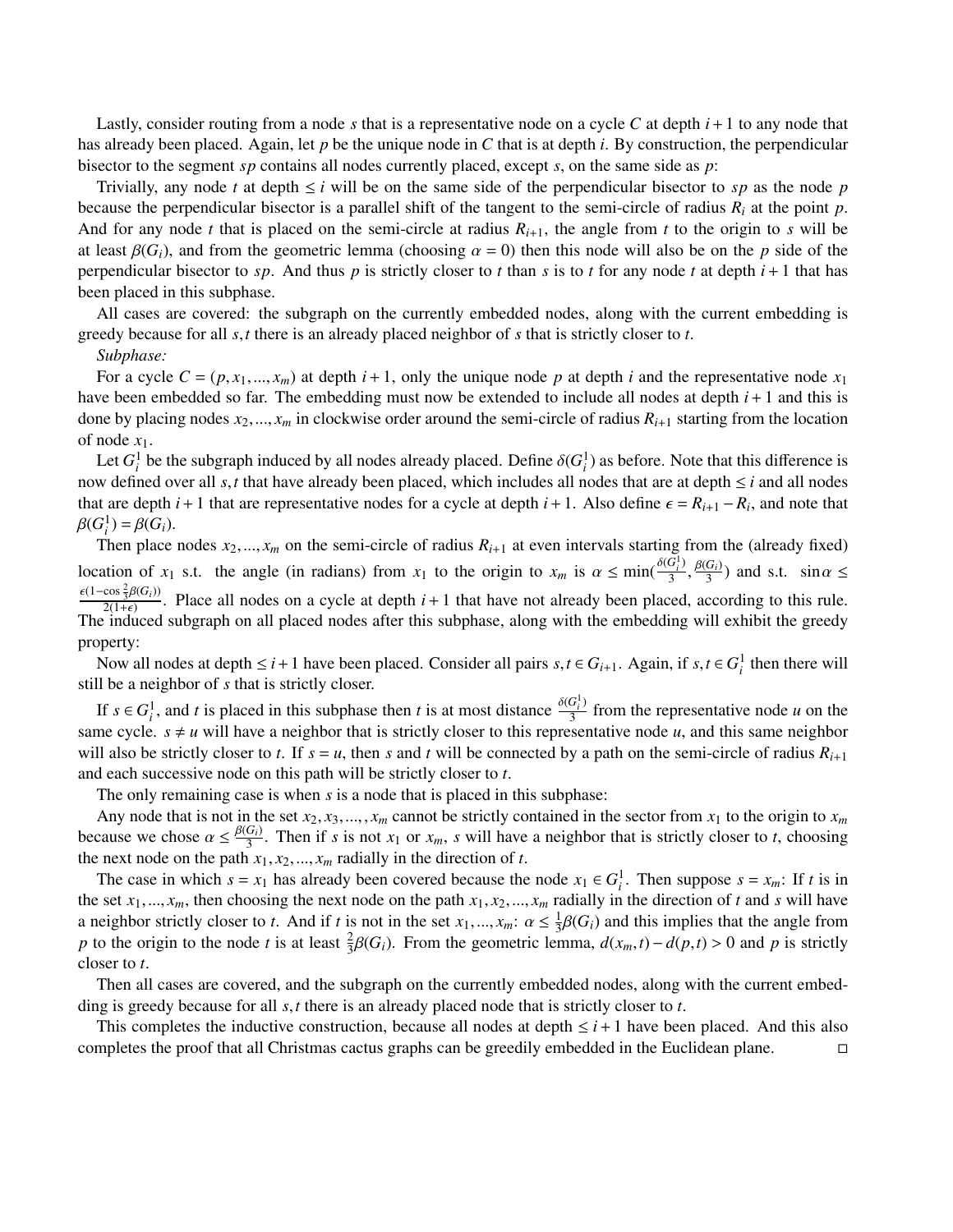**Corollary 1.** Any 3-connected graph *G* that excludes  $K_{3,3}$  as a minor admits a greedy embedding into the Euclidean plane.

We can apply a theorem in [11] which states that if a 3-connected graph *G* does not contain  $K_{3,3}$  as a minor, then *G* contains a spanning 3-connected planar subgraph. And using the results of this section, this immediately implies the corollary.

## 3 Greedy Embeddings for Trees

In this section, we give the first examples of graphs of degree at most 3 that admit no greedy embedding into the Euclidean plane. We also prove a combinatorial condition that guarantees non-embeddability and this condition provides a certificate for non-embeddability that can be verified in linear time. We use this result to construct graphs that can be greedily embedded into the Euclidean plane, but for which no spanning tree admits such an embedding.

Barnette [1] proved that all 3-connected planar graphs contain a spanning tree of maximum degree at most 3. Given any spanning closed 2-walk we can construct a spanning tree of maximum degree at most 3 using only edges traversed by such a walk. So Barnette's Theorem is implied by the result of Gao and Richter [6]. We showed that a particular type of spanning closed 2-walk - a spanning Christmas cactus graph - is enough to construct a greedy embedding into the Euclidean plane. And as a corollary to the results we present in this section, a sufficiently large complete binary tree admits no greedy embedding into the Euclidean plane. So, the results due to Gao and Richter are almost enough to guarantee a greedy embedding into the Euclidean plane, but the results of Barnette [1] are not sufficient.

## 3.1 Irreducible Triples

**Definition 9.** An *irreducible triple* is a triple  $\{b, c, d\}$  of nodes in a graph *G* such that  $deg(b) = 3$  and  $(b, c), (b, d) \in$  $E(G)$  and removing either  $(b, c)$  or  $(b, d)$  disconnects the graph. The *parent* of an irreducible triple  $\{b, c, d\}$  is the unique node  $a \notin \{b, c, d\}$  such that  $(a, b) \in E(G)$ .

**Definition 10.** Two irreducible-triples {*b*, *c*,*d*} and {*x*, *y*,*z*} are said to be *independent* if {*b*, *c*,*d*} ∩ {*x*, *y*,*z*} = ∅ and if deleting edges  $(b, c), (b, d), (x, y)$ , and  $(x, z)$  leaves *b* and *x* connected. A set of irreducible triples is *mutually independent* if the irreducible triples are pair-wise independent.

Lemma 2. Consider any set of 3 or more mutually independent irreducible triples Λ. Let *a* be the parent of any irreducible triple in the set. Then for all irreducible triples  $\{x, y, z\}$  in the set  $\Lambda$ ,  $\{a\} \cap \{x, y, z\} = \emptyset$  (including the triple for which *a* is the parent).

**Proof:** Clearly any parent *a* of an irreducible triple  $\{b, c, d\}$  cannot intersect  $\{b, c, d\}$  directly from the definition of parent. Suppose there is a set of 3 or more mutually independent triples in a graph *G*, and that the parent *a* of an irreducible triple  ${b, c, d}$  is contained in another irreducible triple  ${x, y, z}$ . Suppose that  $a = y$ . Then deleting the edge  $(x, y)$  disconnects *G*, but *b* is still connected to *y*. This implies that *b* is not still connected to *x*. This contradicts the definition of independence.

Suppose that  $a = x$ . Then  $\Gamma(b) = \{x, c, d\}$  and  $\Gamma(x) = \{b, y, z\}$  because *x* is the parent of the triple  $\{b, c, d\}$  and *b* is the parent of the triple  $\{x, y, z\}$ . Then consider a third irreducible triple in the set of 3 or more mutually independent irreducible triples, {*l*,*m*,*n*}.

From the definition of an irreducible triple, deleting the edge  $(b, c)$  must partition *G* into components  $C_1, C_2$ . Deleting the edge  $(b,d)$  also partitioned *G* into two components. Note that  $(b,d)$  cannot connect  $C_1$  and  $C_2$  that resulted from deleting  $(b, c)$ . Then deleting  $(b, d)$  after deleting  $(b, c)$  must partition *G* into three components, one of which contains *b*, one of which contains *c*, one of which contains *d*. Continuing the argument deleting edges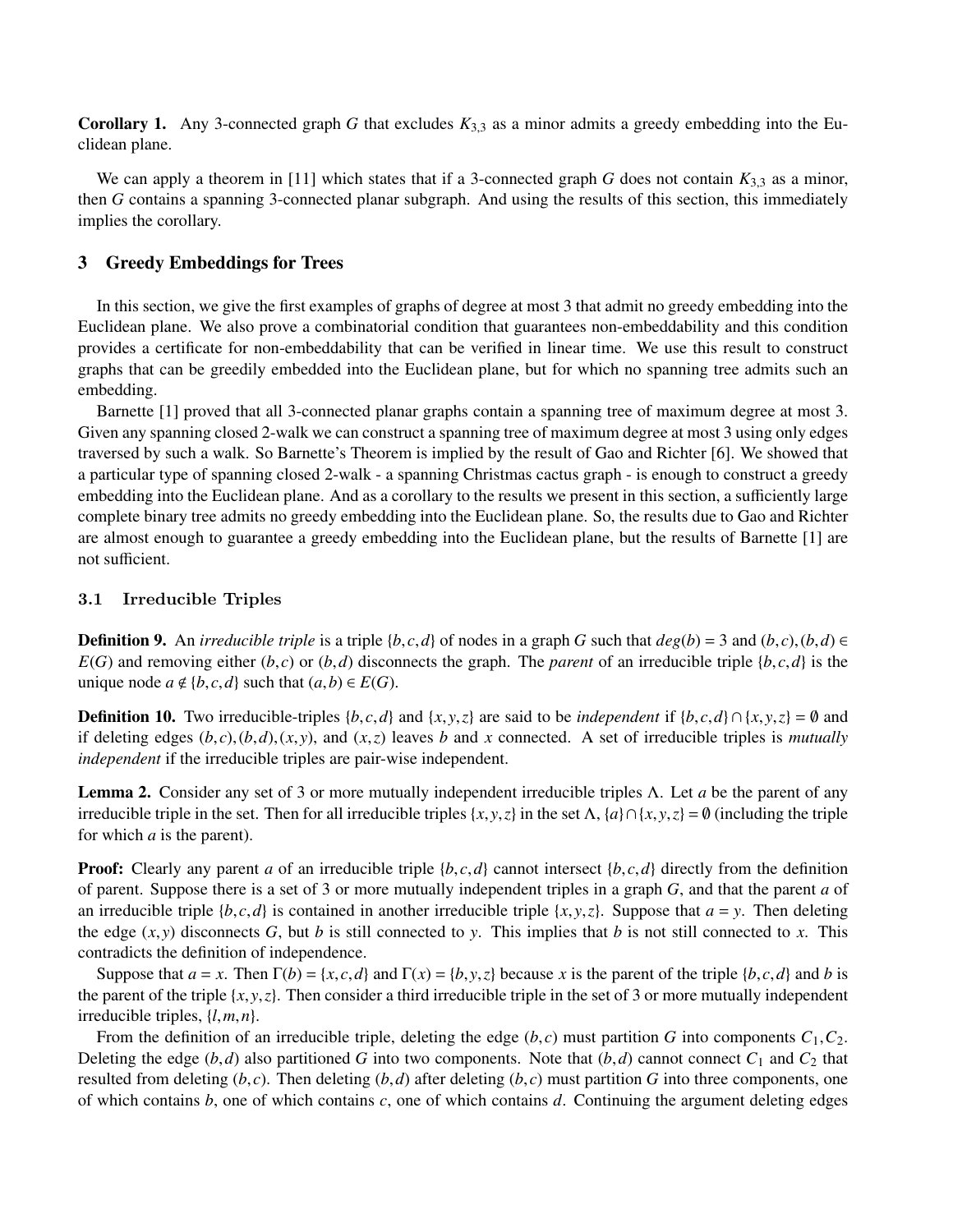$(b, c), (b, d), (x, y)$  and  $(x, z)$  partitions *G* into five components, one of which contains *b* and *x*, one of which contains *c*, one of which contains *d*, one of which contains *y* and one of which contains *z*. The component that contains *b* and *x* contains only the nodes *b* and *x*, because  $deg(b) = deg(x) = 3$  before deleting two of the edges incident to *b* and two of the edges incident to *x*.

Node *l* must be contained in a different component than *b* and *x*. Let this component be the component that contains *y*. Then  $\{l, m, n\}$  would not be independent from  $\{x, y, z\}$  because deleting the edge  $(x, y)$  from *G* would leave *l* and *x* in different components, and this contradicts the definition of independence.

Thus if there is a set of 3 or more mutually independent irreducible triples, then the parent *a* of any irreducible triple  $\{b, c, d\}$  in the set cannot be contained in any other triple in the set.

**Lemma 3.** For any set of 3 or more mutually independent triples, let  $\{b, c, d\}$  and  $\{x, y, z\}$  be two irreducible triples in the set and let *<sup>a</sup>*,*<sup>w</sup>* be the respective parents of these irreducible triples (note that *<sup>a</sup>* and *<sup>w</sup>* are not guaranteed to be distinct). Then any simple path from *y* to *c* in the graph *G* must be of the form  $(y, x), (x, w), ..., (a, b), (b, c)$ . Any simple path from *x* to *c* must be of the form  $(x, w)$ ,..., $(a, b)$ , $(b, c)$ . And any simple path from *x* to *b* must be of the form  $(x, w)$ , ...,  $(a, b)$ .

Proof: The proof immediately follows from the previous lemma.

We will implicitly use the path lemma throughout the proof that any graph *G* containing a set of 6 or more mutually independent irreducible triples cannot be greedily embedded. Let  $S = \bigcup \{b, c, d\}$  be the set of all nodes in any irreducible triple in the set. Let  $\{b, c, d\}$  be a particular irreducible triple in the set and let *a* be the parent of this triple. Suppose *G* admits a greedy embedding  $f: V \to R^2$ . Consider the halfspace  $H_b$  that is bounded by the perpendicular bisector to  $f(b)$ ,  $f(c)$  that contains  $f(b)$ . This halfspace must contain  $S/\{c\}$  from the path lemma, because the only simple paths from *c* to a node  $t \in S/\{c\}$  must begin by traversing the edge (*c*,*b*). Similarly, the halfspace  $H_a$  that is bounded by the perpendicular bisector to  $f(a)$ ,  $f(b)$  and contains  $f(a)$  must contain  $S/\{b, c, d\}$ again from the path lemma.

**Lemma 4.** Let *G* be a graph that admits a greedy embedding  $f: V \to R^2$  into the Euclidean plane and let  $(p, x) \in$   $F(G)$  be an edge s.t. deleting  $(p, x)$  disconnects  $G$ . Let  $G$  be the component containing x that results f  $E(G)$  be an edge s.t. deleting  $(p, x)$  disconnects *G*. Let  $C_x$  be the component containing *x* that results from deleting the edge  $(p, x)$ , and let *z* be an arbitrary node  $\notin C_x$ . Then  $\{x\} = W_z = \arg \min_{w \in C_x} ||f(w) - f(z)||_2$ 

**Proof:** Suppose that  $W_z \neq \{x\}$ , and there is a node  $w \in \arg \min_{w \in C_x} ||f(w) - f(z)||_2$  and  $w \neq x$ . All the neighbors of *w* are in  $C_x$  and no node in  $C_x$  is strictly closer to *z*. Then there is no neighbor of *w* that is strictly closer to *z*, and *f* is not a greedy embedding. □

**Lemma 5.** Let *G* be a graph that admits a greedy embedding  $f: V \to R^2$  into the Euclidean plane, and that contains an irreducible triple  $\{b, c, d\}$ . Then any greedy embedding into the Euclidean plane must map the nodes  $b, c, d$  to points in  $R^2$  s.t. the angle  $\angle f(c)f(b)f(d) > \frac{\pi}{3}$ 

**Proof:** Suppose that the angle ∠ $f(c)f(b)f(d)$  is  $\leq \frac{\pi}{3}$ . Then by the law of sines, the side  $(c,d)$  cannot be the strictly largest side in the triangle of  $d \neq C$  and  $c$  must be the largest side in the triangle  $(c, b, d)$ . Let  $(b, d)$  be the largest side in the triangle. Node  $d \notin C_c$  and  $c$  must be the closest node in  $C_c$  (the component that results from deleting the edge  $(b, c)$ ) to *d*. And when routing from node *c* to node *d*, node *b* must be selected for the next hop. However  $d(b,d) \geq d(c,d)$  and this embedding cannot be greedy.  $\Box$  greedy.  $\Box$ 

Claim 4. Any graph that contains two independent irreducible triples  $\{b, c, d\}$  and  $\{x, y, z\}$  - where  $\Gamma(b)$  =  ${a, c, d}$ ,  $\Gamma(x) = {w, y, z}$  - cannot be greedily embedded such that  $f(a)$  is contained in a side of the angle  $\angle f(c)f(b)f(d)$  that is  $\leq \pi$  and  $f(w)$  is contained in a side of the angle  $\angle f(y)f(x)f(z)$  that is  $\leq \pi$ .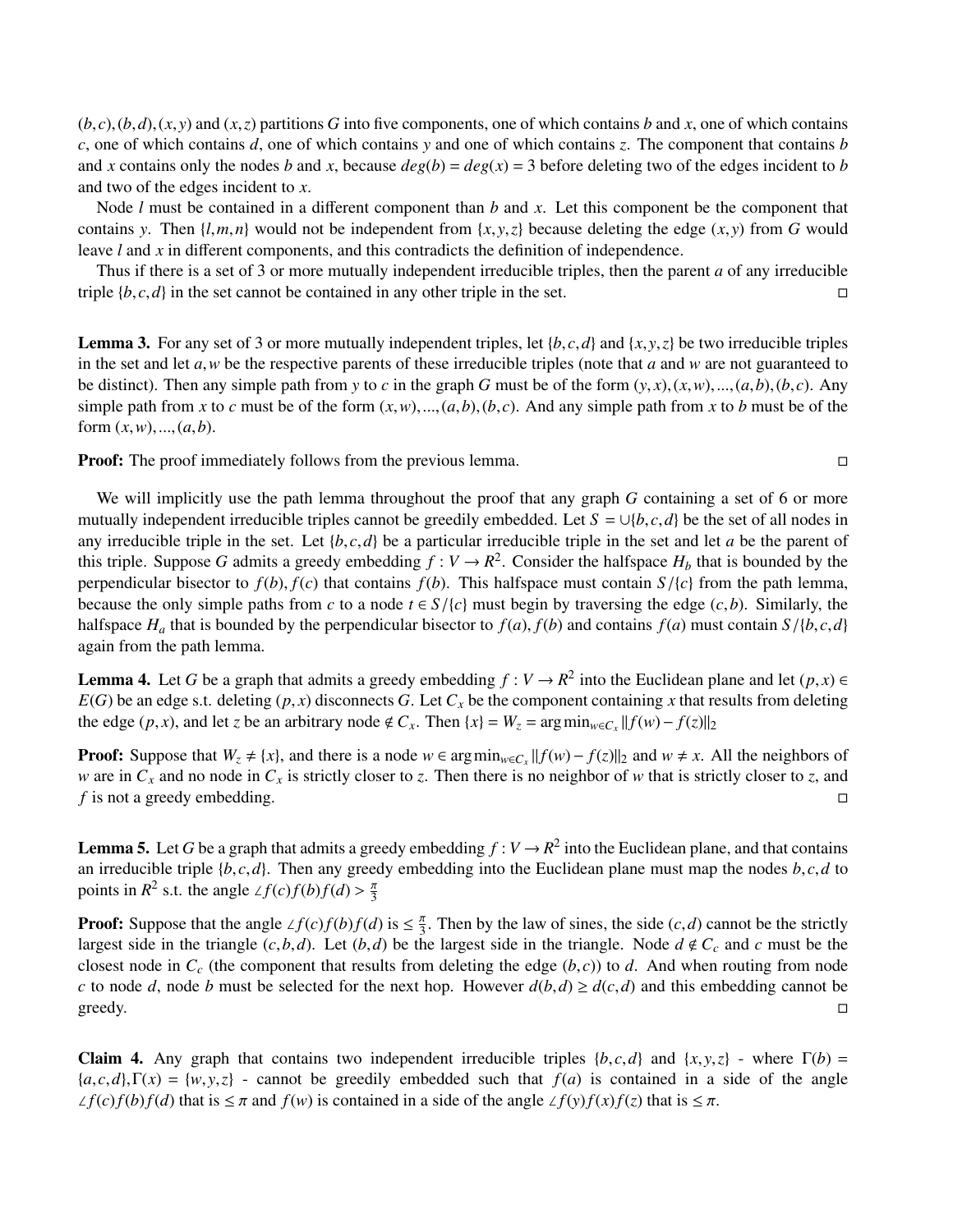

Figure 6. Embedding a quadruple  $\{a, b, c, d\}$  such that  $f(a)$  is contained in a side of the angle  $\angle f(c)f(b)f(d)$  that is  $\lt \pi$ .

**Proof:** Assume that both  $\angle f(c)f(b)f(d)$  and  $\angle f(y)f(x)f(z) \neq \pi$ . Consider a greedy embedding of the quadruple  ${a,b,c,d}$  depicted in Figure 6.

If the embedding is greedy, then there must be a path from *a* to *c* s.t. the distances to the destination node, *c*, are strictly decreasing along this path. There must also be such a path from *a* to *d*. Any such path contains *b* as an intermediary node, and this implies that  $d(f(b), f(c)) < d(f(a), f(c))$  and  $d(f(b), f(d)) < d(f(a), f(d))$ . This implies that  $f(c)$  and  $f(d)$  must be contained on the *b* side of the line  $H_3$ . As a result, the segment (*bc*,*bd*) must be contained on the *b* side of  $H_3$  because the line segment is contained in the convex hull of the points  $f(c)$ ,  $f(d)$ ,  $f(b)$ .

Using a similar argument, all nodes in *G* not in  ${b} \cup C_c \cup C_d$  must be strictly contained in the triangle  $(p,q,r)$ , because all nodes in *G* not in  $\{b\} \cup C_c \cup C_d$  must be strictly on the *b* side of  $H_1$ , strictly on the *b* side of  $H_2$  and strictly on the *a* side of  $H_3$  respectively. Because the segment  $(bc, bd)$  is contained on the *b* side of  $H_3$ , we can relax this constraint to the requirement that all nodes in *G* not in  $\{b\} \cup C_c \cup C_d$  must be strictly contained in the triangle (*bc*,*bd*, *<sup>p</sup>*).

An identical argument holds for the quadruple  $\{w, x, y, z\}$ , and all nodes in *G* not in  $\{x\} \cup C_y \cup C_z$  must be strictly contained in the triangle (*xy*, *xz*,*o*).

Consider the point *bc*. This lies in the convex hull of  $f(b)$ ,  $f(c)$  and any convex body (specifically the triangle  $(x, x, z, o)$ ) that strictly contains  $f(b)$  and  $f(c)$  must strictly contain *bc*. Similarly the point *bd* must be strictly contained in the triangle (*xy*, *xz*,*o*). This implies that the segment (*bc*,*bd*) must be strictly contained in the triangle (*xy*, *xz*,*o*). An identical argument holds for the triangle (*bc*,*bd*, *<sup>p</sup>*) and this triangle must strictly contain the segment  $(xy, xz)$ .

However, this yields a contradiction because there are two triangles  $T_1$  and  $T_2$  such that  $T_1$  must strictly contain the base of  $T_2$  and  $T_2$  must strictly contain the base of  $T_1$ . An almost identical argument holds when  $\angle f(c)f(b)f(d) = \pi$  or  $\angle f(y)f(x)f(z) = \pi$ .

Claim 5. If a graph *G* is greedily embedded and contains an irreducible triple  $\{b, c, d\}$  - where  $\Gamma(b) = \{a, c, d\}$  - that is embedded such that  $f(a)$  is contained in a side of the angle  $\angle f(c)f(b)f(d)$  that is  $>\pi$ , then let *i* be the point of intersection of the perpendicular bisector to the segment  $(f(b), f(c))$  and the perpendicular bisector to the segment  $(f(b), f(d))$ . All nodes not in  $C_c \cup C_d$  are mapped outside the interior of the quadrilateral  $(f(c), f(b), f(d), i)$ .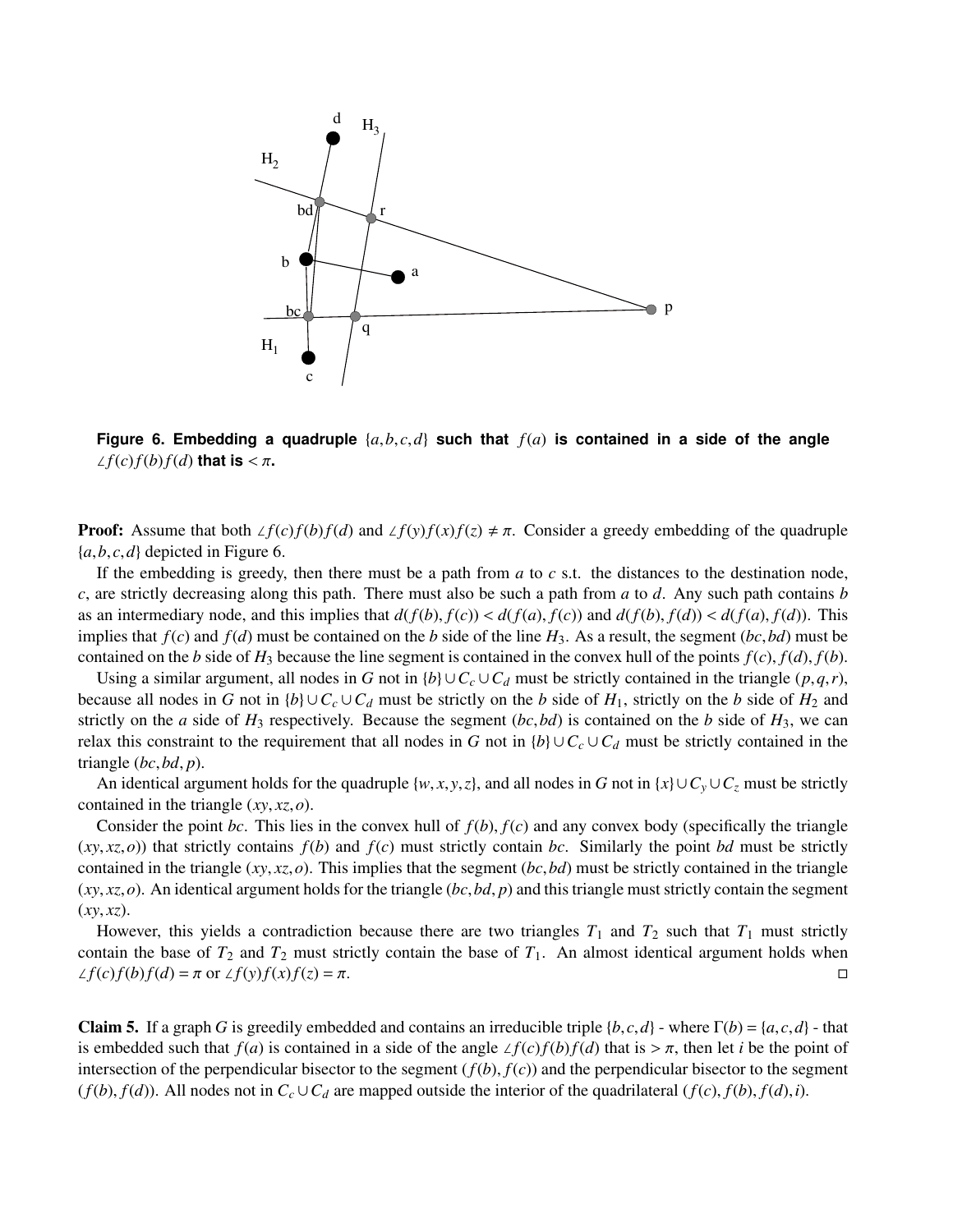

**Figure 7. Embedding a quadruple**  $\{a,b,c,d\}$  such that  $f(a)$  is contained in a side of the angle  $\angle f(c)f(b)f(d)$  that is >  $\pi$ .

**Proof:** Consider Figure 7. Clearly, we must only prove that all nodes not in  $C_c \cup C_d$  are mapped outside the quadrilateral  $(bc, f(b), bd, i)$  because the line  $H_1$  must contain all nodes not in  $C_c$  on the *b* side, and the line  $H_2$ must contain all nodes not in  $C_d$  on the *b* side.

Consider the halfspace  $J_1$  defined as the *a* side of the perpendicular bisector to  $f(a)$ ,  $f(b)$ . Node *a* is not mapped into the quadrilateral  $(bc, f(b), bd, i)$  by assumption, and any node in *G* not in  ${b} \cup C_c \cup C_d$  must be contained in the halfspace  $J_1$ . If the intersection of  $J_1$  with the quadrilateral  $(bc, f(b), bd, i)$  is empty, then clearly the claim is proven. The halfspace  $J_1$  has an empty intersection with the triangle  $(f(b), bc, bd)$  because the points  $f(b)$ ,  $f(c)$ ,  $f(d)$  must be on the *b* side of the perpendicular bisector to  $(f(a), f(b))$ .

Consider the triangle  $(bc, bd, i)$ . Assume that  $J_1$  intersects the triangle  $(bc, bd, i)$ . Then  $J_1$  must contain at least one of the points *bc*,*bd*,*i*. *J*<sub>1</sub> cannot contain *bc* or *bd* because  $f(b)$ ,  $f(c)$ , and  $f(d)$  must all be closer to  $f(b)$  than to  $f(a)$ . As a result, if  $J_1$  intersects the triangle  $(bc, bd, i)$  then  $J_1$  must contain the point *i*.

A line can intersect another line more than once only if the two lines are identical. Consider the line *L* bounding the halfspace  $J_1$ . Suppose this line is identical to  $H_1$ . This can only happen if  $f(a) = f(c)$  and this would imply that the embedding is not greedy because node *a* will not have a neighbor that is strictly closer to  $f(c)$ . This implies that the line *L* can intersect  $H_1$  and  $H_2$  at most once each.

*J*<sup>1</sup> contains the point *i*, but not either of the points *bc* or *bd*. This implies that the line *L* intersects both segments  $(bc, i)$  and  $(bd, i)$ . This line can be cut into two rays, leaving from the point *ab* in opposite directions. Both rays begin at the point *ab* inside the shaded region *<sup>K</sup>*, and cannot leave this region through the segment (*bc*,*bd*) because both end points of this segment are not contained in *J*1.

Then one of the rays must exit the region *K* through a side bounded by either the line  $H_1$  or the line  $H_2$ . This yields a contradiction because the line *L* will intersect either the line  $H_1$  or the line  $H_2$  twice. Thus  $J_1$  cannot contain *i* and the claim is proven.

Note that ∠*bcibd* <  $\frac{2\pi}{3}$  because ∠*bcf*(*b*)*bd* >  $\frac{\pi}{3}$  and ∠*f*(*b*)*bci* = ∠*f*(*b*)*bdi* =  $\frac{\pi}{2}$ . When a point *x* is contained in the stor ∠*hcibd* we will say the intersection point *i* contains *x* sector ∠*bcibd* we will say the intersection point *i* contains *x*.

Lemma 6. Any graph *G* containing 6 or more mutually independent irreducible triples cannot be greedily embedded in the Euclidean plane.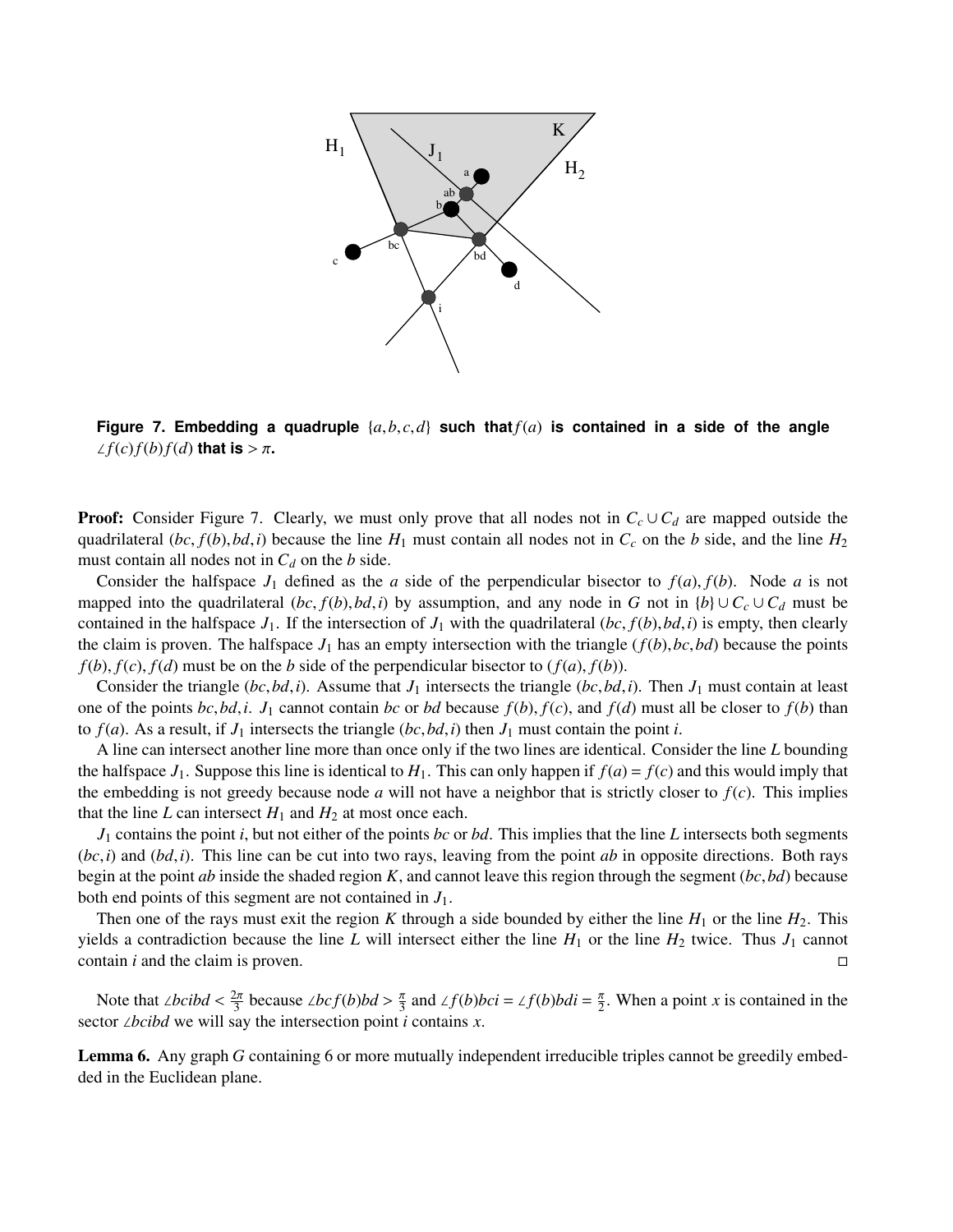

**Figure 8. Embedding quadruples.**

**Proof:** Suppose that a graph *G* contains 6 mutually independent irreducible triples. Then there are two cases to consider:

Suppose that the irreducible triples are embedded such that for each quadruple  $\{a, b, c, d\}$  - where  $\{b, c, d\}$  is an irreducible triple and  $\Gamma(b) = {a, c, d} - f(a)$  is contained in a side of the angle ∠ $f(c)f(b)f(d)$  that is > π. Then for each quadruple {*a*,*b*, *<sup>c</sup>*,*d*} define the points *bc*,*bd*,*<sup>i</sup>* as in Figure 7.

No node in *<sup>G</sup>* is mapped to a point in the triangle (*bc*,*bd*,*i*) from the previous claim. Then consider another quadruple  $\{w, x, y, z\}$  where  $\{x, y, z\}$  is an irreducible triple and  $\Gamma(x) = \{w, y, z\}$ . Re-using the argument used in the previous claim, if the perpendicular bisector *L* to the segment  $(f(x), f(y))$  does not contain *i* on the *x* side, then *L* must intersect either *H*<sup>1</sup> or *H*<sup>2</sup> twice. But *L* is a perpendicular bisector to two points that are contained on the same side of  $H_1$  and on the same side of  $H_2$ , and *L* cannot be identical to  $H_1$  or  $H_2$ .

Then defining the intersection point *<sup>i</sup>* for each quadruple {*a*,*b*, *<sup>c</sup>*,*d*} as in Figure 7, each intersection point must contain all other intersection points in an angle that is  $\langle \frac{2\pi}{3} \rangle$ . Define polygon on these intersection points - all angles<br>in the polygon are  $\langle \frac{2\pi}{3} \rangle$ . And from elementary geometry any polygon on  $n > 6$  po in the polygon are  $\langle \frac{2\pi}{3} \rangle$ . And from elementary geometry any polygon on  $n \ge 6$  nodes must contain an angle that is at least  $\frac{2\pi}{3}$ . Then there can be at most 5 intersection points. This vields a contradictio is at least  $\frac{2\pi}{3}$ . Then there can be at most 5 intersection points. This yields a contradiction, because there are 6 intersection points.

Suppose that one quadruple  $\{a, b, c, d\}$  is embedded such that  $f(a)$  is contained on the side of the angle  $\angle f(c)f(b)f(d)$  that is  $\leq \pi$ . Consider the points *bc*,*bd*, and define intersection points for all remaining irreducible triples. Then each intersection point for the remaining 5 irreducible triples must contain *bc* and *bd* because these intersection points must contain  $f(b)$ ,  $f(c)$  and  $f(d)$ . We can apply the argument used above to the perpendicular bisectors  $H_1$ ,  $H_2$  and  $H_3$  and this implies that the angles bounded by  $H_1$ ,  $H_3$  and  $H_2$ ,  $H_3$  must contain each intersection point defined for the remaining 5 irreducible triples.

The angles bounded by  $H_1, H_3$  and  $H_2, H_3$  sum to at most  $\pi$ , and using the 5 intersection points and the points *bc*,*bd* we have a polygon on 7 nodes such that the angles sum to at most  $\frac{13}{3}\pi$ , which yields a contradiction because the sum of the angles in a 7-gon is  $5\pi$  from elementary geometry.

Corollary 2. The complete binary tree  $B_{31}$  with 31 nodes cannot be greedily embedded into the Euclidean plane.

**Proof:** The complete binary tree  $B_{31}$  contains 6 mutually independent irreducible triples.

Theorem 4. There exist graphs that can be greedily embedded into the Euclidean plane, but for which no spanning tree can be greedily embedded into the Euclidean plane.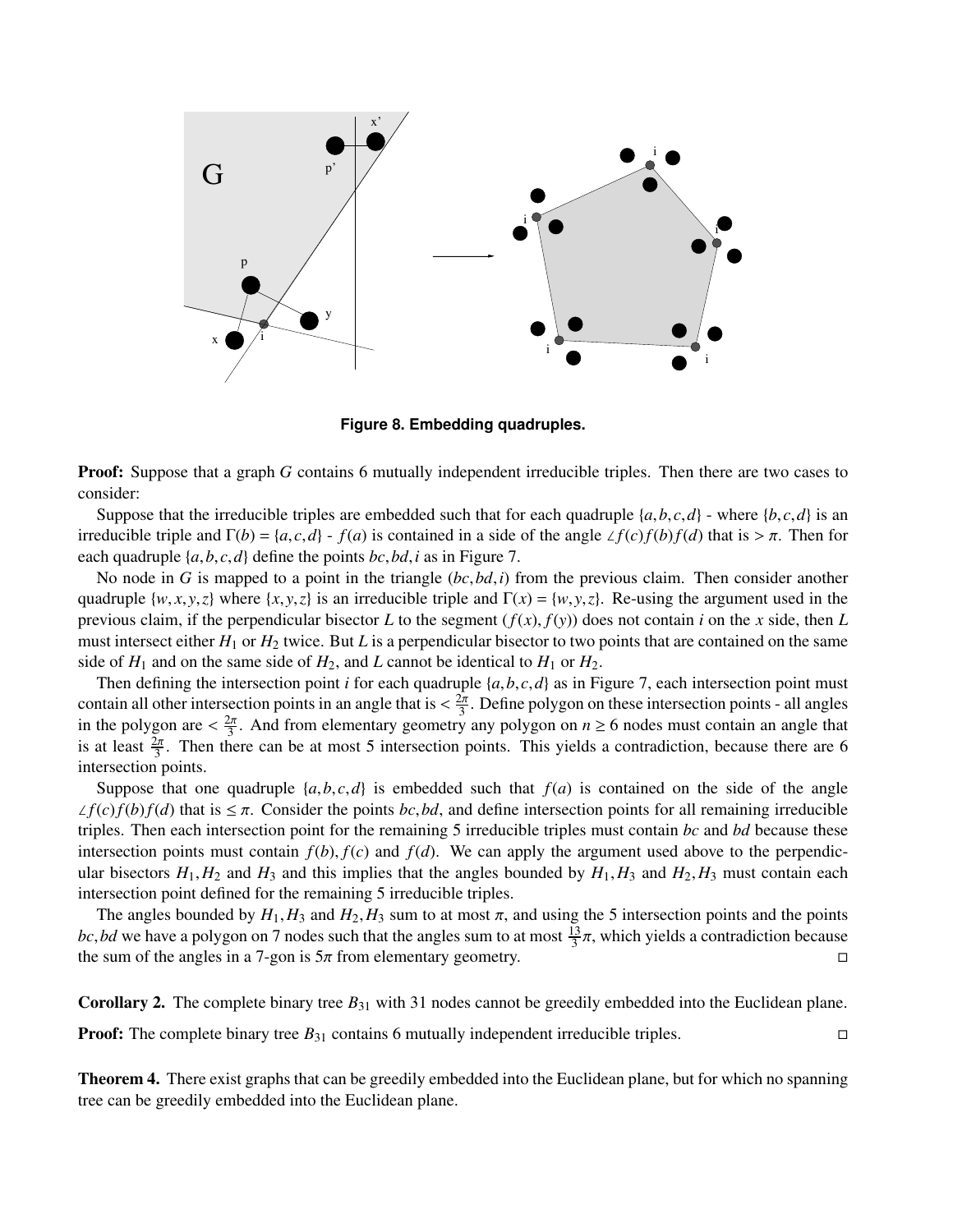

# **Figure 9. A graph that admits a greedy embedding into the Euclidean plane, and yet no spanning tree of this graph admits such an embedding.**

**Proof:** Let G be the cycle graph on *n* nodes, and for each node *i* add a 4-cycle  $(w_i, x_i)$ ,  $(x_i, y_i)$ ,  $(y_i, z_i)$ ,  $(z_i, w_i)$  and an extra node *n*, such that w, is joined by an edge to *i* and *n*, is joined to the node *y* extra node  $p_i$ , such that  $w_i$  is joined by an edge to *i*, and  $p_i$  is joined to the node  $y_i$ . See Figure 9. Any spanning tree of this graph contains *n* mutually independent irreducible triples, however, this graph is a Christmas cactus graph and can be greedily embedded into the Euclidean plane.

## 4 Acknowledgments

We would like to thank Robert Kleinberg for introducing us to this problem and for many helpful discussions. We would also like to thank an anonymous reviewer for many helpful comments. We would also like to thank anonymous referees for their help in improving this paper.

## References

- [1] D. Barnette. Trees in polyhedral graphs. *Canadian Journal of Mathematics*, 18:731–736, 1966.
- [2] P. Bose, P. Morin, I. Stojmenovic, and J. Urrutia. Routing with guaranteed delivery in ad hoc wireless networks. *Wireless Networks*, 7:609–616, 2001.
- [3] R. Dhandapani. Greedy drawings of triangulations. *Symposium on Discrete Algorithms*, pages 102–111, 2008.
- [4] D. Eppstein and M. T. Goodrich. Succinct greedy graph drawing in the hyperbolic plane. *Graph Drawing*, pages 14–25, 2008.
- [5] Z. Gao. 2-connected coverings of bounded degree in 3-connected graphs. *Journal of Graph Theory*, 20:327–338, 1995.
- [6] Z. Gao and R. Richter. 2-walks in circuit graphs. *Journal of Combinatorial Theory Series B*, 62:259–267, 1994.
- [7] M. T. Goodrich and D. Strash. Succinct greedy geometric routings in  $\mathbb{R}^2$ . *CoRR*, 2008.
- [8] B. Karp and H. T. Kung. GPSR: Greedy perimeter stateless routing for wireless networks. *Proceedings of the 6th annual International Conference on Mobile Computing and Networking*, pages 243–254, 2000.
- [9] R. Kleinberg. Geographic routing in hyperbolic space. *INFOCOM 2007, 26th IEEE Conference on Computer Communications*, pages 1902–1909, 2007.
- [10] F. Kuhn, R. Wattenhofer, Y. Zhang, and A. Zolliger. Geometric ad-hoc routing: Of theory and practice. *Symposium on Principles of Distributed Computing*, pages 63–72, 2003.
- [11] C. Papadimitriou and D. Ratajczak. On a conjecture related to geometric routing. *Theoretical Computer Science*, 244:3–14, 2005.